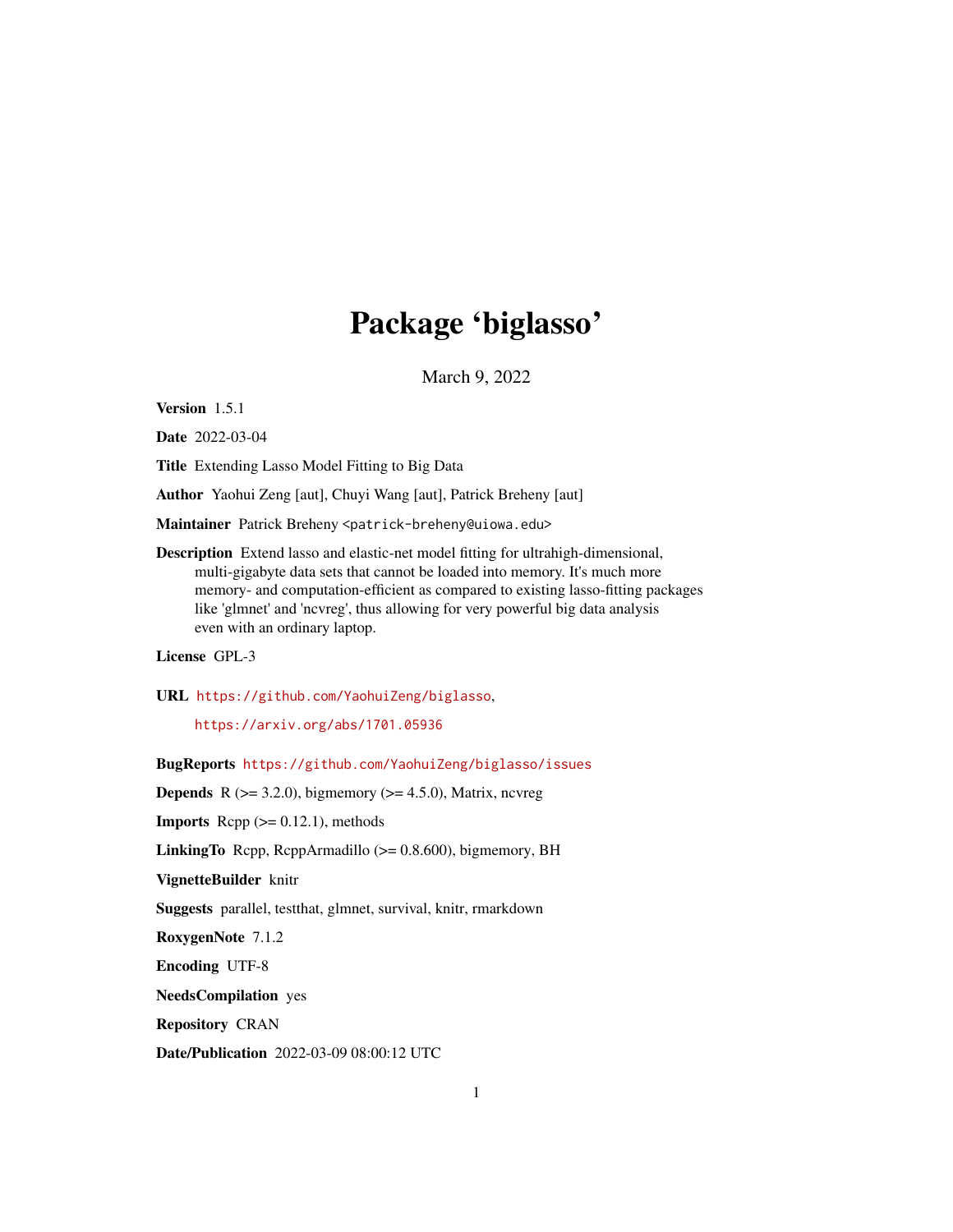## <span id="page-1-0"></span>R topics documented:

| Index |  |
|-------|--|
|       |  |

<span id="page-1-1"></span>biglasso-package *Extending Lasso Model Fitting to Big Data*

#### **Description**

Extend lasso and elastic-net linear, logistic and cox regression models for ultrahigh-dimensional, multi-gigabyte data sets that cannot be loaded into available RAM. This package utilizes memorymapped files to store the massive data on the disk and only read those into memory whenever necessary during model fitting. Moreover, some advanced feature screening rules are proposed and implemented to accelerate the model fitting. As a result, this package is much more memory- and computation-efficient and highly scalable as compared to existing lasso-fitting packages such as [glmnet](https://CRAN.R-project.org/package=glmnet) and [ncvreg,](https://CRAN.R-project.org/package=ncvreg) thus allowing for powerful big data analysis even with only an ordinary laptop.

#### Details

| Package: | biglasso   |
|----------|------------|
| Type:    | Package    |
| Version: | $1.4 - 1$  |
| Date:    | 2021-01-29 |
| License: | $GPL-3$    |

Penalized regression models, in particular the lasso, have been extensively applied to analyzing high-dimensional data sets. However, due to the memory limit, existing R packages are not capable of fitting lasso models for ultrahigh-dimensional, multi-gigabyte data sets which have been increasingly seen in many areas such as genetics, biomedical imaging, genome sequencing and high-frequency finance.

This package aims to fill the gap by extending lasso model fitting to Big Data in R. Version  $\geq$ 1.2-3 represents a major redesign where the source code is converted into C++ (previously in C), and new feature screening rules, as well as OpenMP parallel computing, are implemented. Some key features of biglasso are summarized as below: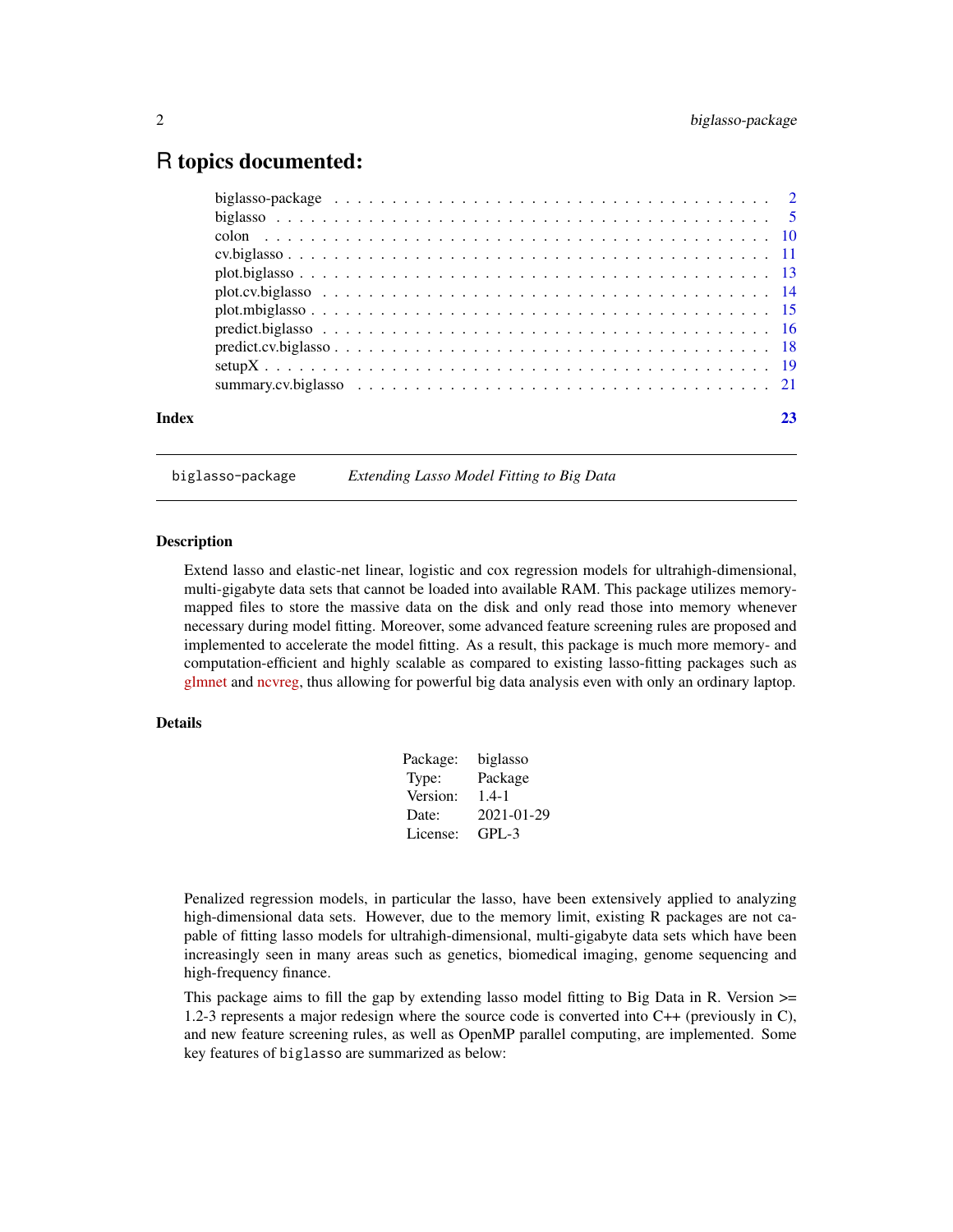- <span id="page-2-0"></span>1. it utilizes memory-mapped files to store the massive data on the disk, only loading data into memory when necessary during model fitting. Consequently, it's able to seamlessly datalarger-than-RAM cases.
- 2. it is built upon pathwise coordinate descent algorithm with warm start, active set cycling, and feature screening strategies, which has been proven to be one of fastest lasso solvers.
- 3. in incorporates our newly developed hybrid and adaptive screening that outperform state-ofthe-art screening rules such as the sequential strong rule (SSR) and the sequential EDPP rule (SEDPP) with additional 1.5x to 4x speedup.
- 4. the implementation is designed to be as memory-efficient as possible by eliminating extra copies of the data created by other R packages, making it at least 2x more memory-efficient than glmnet.
- 5. the underlying computation is implemented in C++, and parallel computing with OpenMP is also supported.

#### For more information:

- Benchmarking results: <https://github.com/YaohuiZeng/biglasso>.
- Tutorial: <http://yaohuizeng.github.io/biglasso/articles/biglasso.html>
- Technical paper: <https://arxiv.org/abs/1701.05936>

#### Note

The input design matrix  $X$  must be a [big.matrix](#page-0-0) object. This can be created by the function as.big.matrix in the R package [bigmemory.](https://CRAN.R-project.org//package=bigmemory) If the data (design matrix) is very large (e.g. 10 GB) and stored in an external file, which is often the case for big data, X can be created by calling the function [setupX](#page-18-1). In this case, there are several restrictions about the data file:

- 1. the data file must be a well-formated ASCII-file, with each row corresponding to an observation and each column a variable;
- 2. the data file must contain only one single type. Current version only supports double type;
- 3. the data file must contain only numeric variables. If there are categorical variables, the user needs to create dummy variables for each categorical varable (by adding additional columns).

Future versions will try to address these restrictions.

Denote the number of observations and variables be, respectively, n and p. It's worth noting that the package is more suitable for wide data (ultrahigh-dimensional, p >> n) as compared to long data (n >> p). This is because the model fitting algorithm takes advantage of sparsity assumption of highdimensional data. To just give the user some ideas, below are some benchmarking results of the total computing time (in seconds) for solving lasso-penalized linear regression along a sequence of 100 values of the tuning parameter. In all cases, assume 20 non-zero coefficients equal +/- 2 in the true model. (Based on Version 1.2-3, screening rule "SSR-BEDPP" is used)

• For wide data case  $(p > n)$ ,  $n = 1,000$ :

| D                | 1,000  | 10,000 | 100,000 | 1,000,000 |
|------------------|--------|--------|---------|-----------|
| Size of X        | 9.5 MB | 95 MB  | 950 MB  | 9.5 GB    |
| Elapsed time (s) | 0.11   | 0.83   | 8.47    | 85.50     |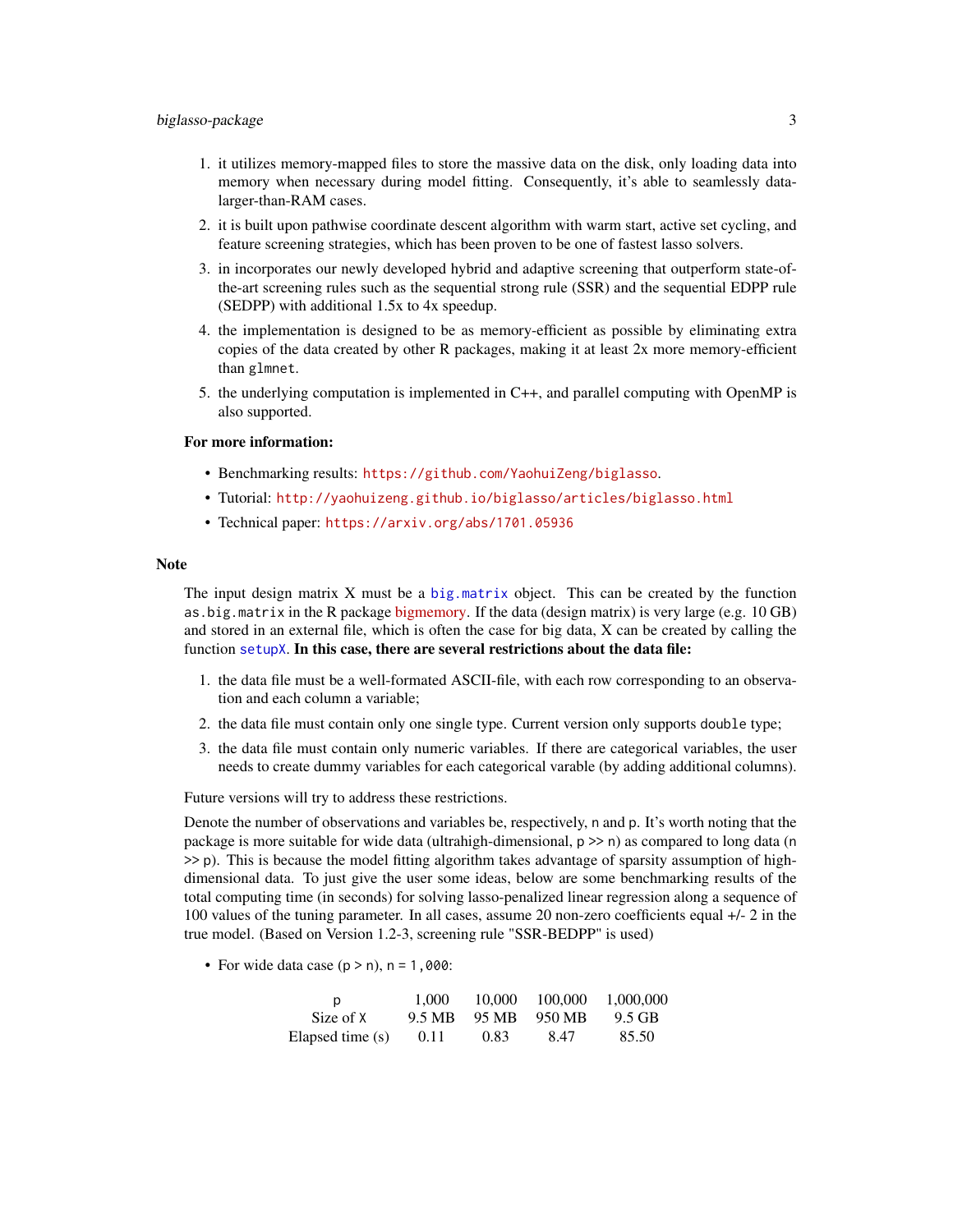#### Author(s)

Yaohui Zeng, Chuyi Wang and Patrick Breheny

Maintainer: Yaohui Zeng <yaohui.zeng@gmail.com> and Chuyi Wang <wwaa0208@gmail.com>

#### References

- Zeng, Y., and Breheny, P. (2017). The biglasso Package: A Memory- and Computation-Efficient Solver for Lasso Model Fitting with Big Data in R. [https://arxiv.org/abs/1701.](https://arxiv.org/abs/1701.05936) [05936](https://arxiv.org/abs/1701.05936).
- Tibshirani, R., Bien, J., Friedman, J., Hastie, T., Simon, N., Taylor, J., and Tibshirani, R. J. (2012). Strong rules for discarding predictors in lasso-type problems. *Journal of the Royal Statistical Society: Series B (Statistical Methodology)*, 74(2), 245-266.
- Wang, J., Zhou, J., Wonka, P., and Ye, J. (2013). Lasso screening rules via dual polytope projection. *In Advances in Neural Information Processing Systems*, pp. 1070-1078.
- Xiang, Z. J., and Ramadge, P. J. (2012). Fast lasso screening tests based on correlations. *In Acoustics, Speech and Signal Processing (ICASSP), 2012 IEEE International Conference on* (pp. 2137-2140). IEEE.
- Wang, J., Zhou, J., Liu, J., Wonka, P., and Ye, J. (2014). A safe screening rule for sparse logistic regression. *In Advances in Neural Information Processing Systems*, pp. 1053-1061.

#### Examples

```
## Not run:
## Example of reading data from external big data file, fit lasso model,
## and run cross validation in parallel
# simulated design matrix, 1000 observations, 500,000 variables, ~ 5GB
# there are 10 true variables with non-zero coefficient 2.
xfname <- 'x_e3_5e5.txt'
yfname <- 'y_e3_5e5.txt' # response vector
time <- system.time(
 X \le setupX(xfname, sep = '\t') # create backing files (.bin, .desc)
)
print(time) # \sim 7 minutes; this is just one-time operation
dim(X)
# the big.matrix then can be retrieved by its descriptor file (.desc) in any new R session.
rm(X)
xdesc <- 'x_e3_5e5.desc'
X <- attach.big.matrix(xdesc)
dim(X)
y <- as.matrix(read.table(yfname, header = F))
time.fit <- system.time(
 fit <- biglasso(X, y, family = 'gaussian', screen = 'Hybrid')
\lambdaprint(time.fit) # \sim 44 seconds for fitting a lasso model along the entire solution path
# cross validation in parallel
```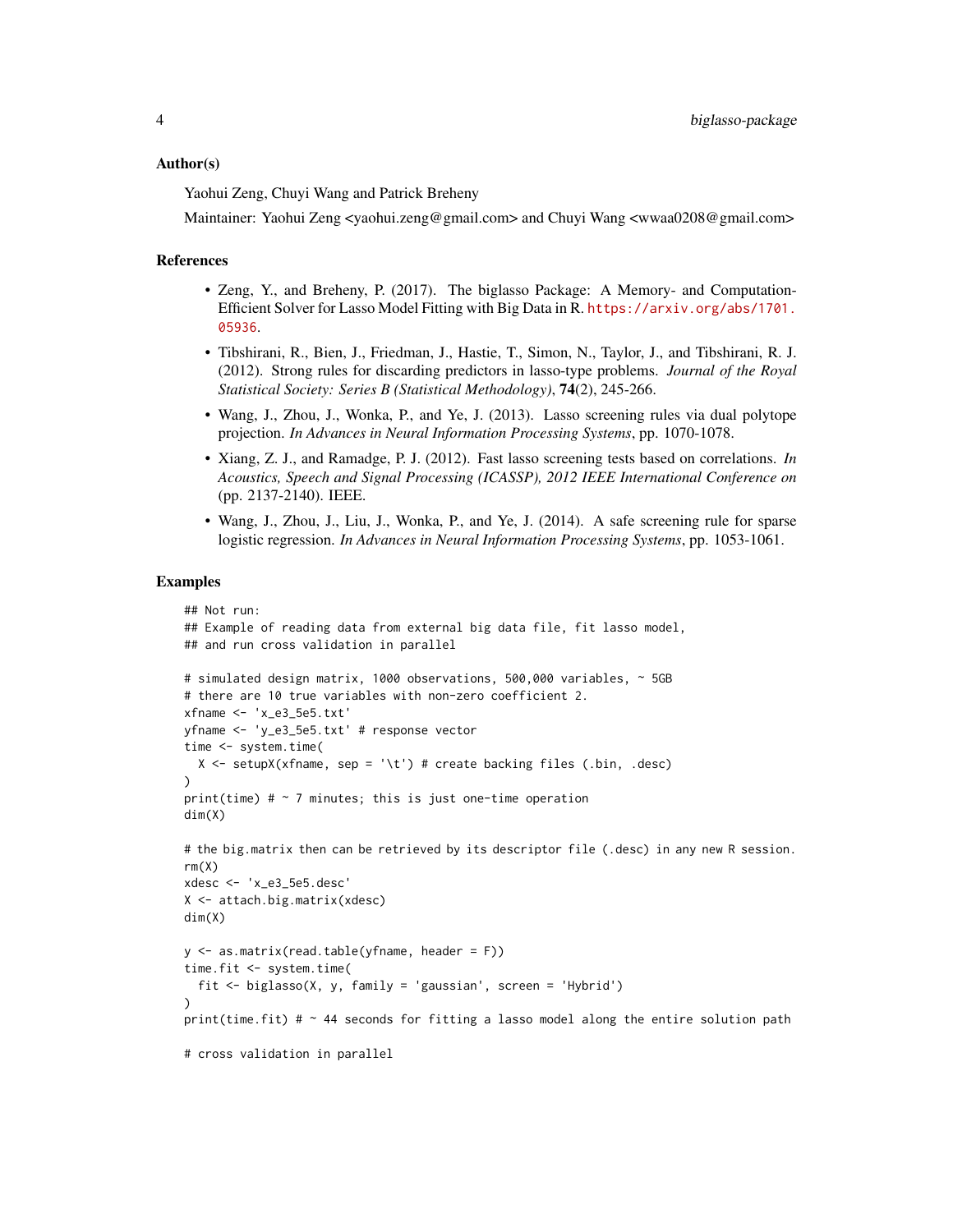#### <span id="page-4-0"></span>biglasso 500 to 100 minutes and 200 minutes and 200 minutes and 200 minutes and 200 minutes and 200 minutes and 200 minutes and 200 minutes and 200 minutes and 200 minutes and 200 minutes and 200 minutes and 200 minutes an

```
seed <- 1234
time.cvfit <- system.time(
  cvfit <- cv.biglasso(X, y, family = 'gaussian', screen = 'Hybrid',
                       seed = seed, ncores = 4, nfolds = 10)
)
print(time.cvfit) # \sim 3 minutes for 10-fold cross validation
plot(cvfit)
summary(cvfit)
## End(Not run)
```
<span id="page-4-1"></span>

#### biglasso *Fit lasso penalized regression path for big data*

#### Description

Extend lasso model fitting to big data that cannot be loaded into memory. Fit solution paths for linear, logistic or Cox regression models penalized by lasso, ridge, or elastic-net over a grid of values for the regularization parameter lambda.

#### Usage

```
biglasso(
 X,
 y,
  row.idx = 1: nrow(X),
 penalty = c("lasso", "ridge", "enet"),
  family = c("gaussian", "binomial", "cox", "mgaussian"),
  alg.logistic = c("Newton", "MM"),
  screen = c("Adaptive", "SSR", "Hybrid", "None"),
  safe.thresh = 0,
  update.thresh = 1,
  ncores = 1,
  alpha = 1,
  lambda.min = ifelse(nrow(X) > ncol(X), 0.001, 0.05),
  nlambda = 100,
  lambda.log.scale = TRUE,
  lambda,
  eps = 1e-07,
 max.iter = 1000,dfmax = ncol(X) + 1,
  penalty.factor = rep(1, ncol(X)),warn = TRUE,output.time = FALSE,
  return.time = TRUE,
  verbose = FALSE
)
```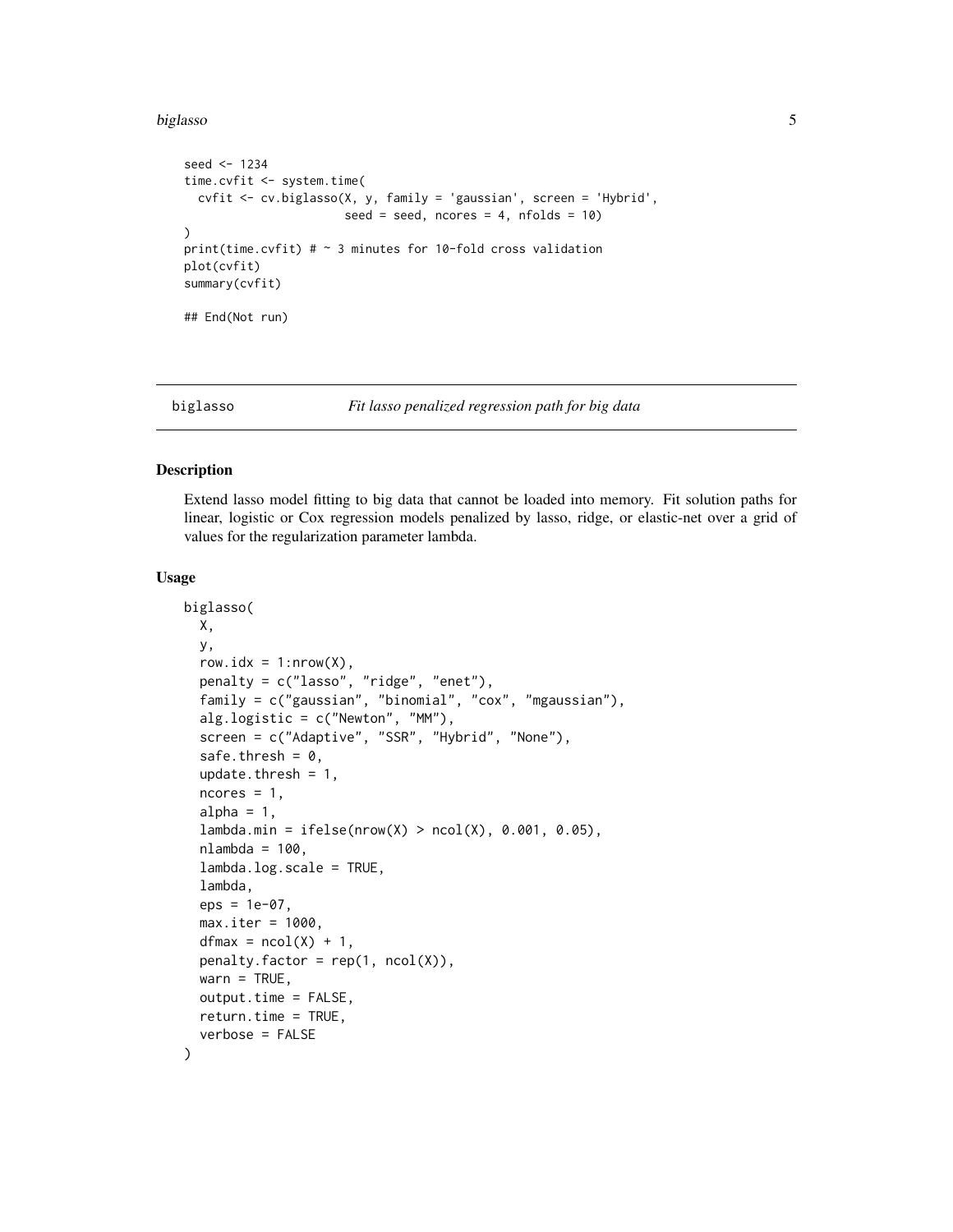## <span id="page-5-0"></span>Arguments

| Χ             | The design matrix, without an intercept. It must be a double type big.matrix<br>object. The function standardizes the data and includes an intercept internally<br>by default during the model fitting.                                                                                                                                                                                                                                                                                                                                                                                                                                                                                                                                                                                     |
|---------------|---------------------------------------------------------------------------------------------------------------------------------------------------------------------------------------------------------------------------------------------------------------------------------------------------------------------------------------------------------------------------------------------------------------------------------------------------------------------------------------------------------------------------------------------------------------------------------------------------------------------------------------------------------------------------------------------------------------------------------------------------------------------------------------------|
| У             | The response vector for family="gaussian" or family="binomial". For family="cox",<br>y should be a two-column matrix with columns 'time' and 'status'. The latter<br>is a binary variable, with '1' indicating death, and '0' indicating right censored.<br>For family="mgaussin", y should be a $n*$ m matrix where n is the sample size<br>and m is the number of responses.                                                                                                                                                                                                                                                                                                                                                                                                              |
| row.idx       | The integer vector of row indices of $X$ that used for fitting the model. 1: $nrow(X)$<br>by default.                                                                                                                                                                                                                                                                                                                                                                                                                                                                                                                                                                                                                                                                                       |
| penalty       | The penalty to be applied to the model. Either "lasso" (the default), "ridge",<br>or "enet" (elastic net).                                                                                                                                                                                                                                                                                                                                                                                                                                                                                                                                                                                                                                                                                  |
| family        | Either "gaussian", "binomial", "cox" or "mgaussian" depending on the re-<br>sponse.                                                                                                                                                                                                                                                                                                                                                                                                                                                                                                                                                                                                                                                                                                         |
| alg.logistic  | The algorithm used in logistic regression. If "Newton" then the exact hessian<br>is used (default); if "MM" then a majorization-minimization algorithm is used<br>to set an upper-bound on the hessian matrix. This can be faster, particularly in<br>data-larger-than-RAM case.                                                                                                                                                                                                                                                                                                                                                                                                                                                                                                            |
| screen        | The feature screening rule used at each lambda that discards features to speed<br>up computation: "SSR" (default if penalty="ridge" or penalty="enet" ) is<br>the sequential strong rule; "Hybrid" is our newly proposed hybrid screening<br>rules which combine the strong rule with a safe rule. "Adaptive" (default for<br>penalty="lasso" without penalty. factor) is our newly proposed adaptive<br>rules which reuse screening reference for multiple lambda values. Note that:<br>(1) for linear regression with elastic net penalty, both "SSR" and "Hybrid"<br>are applicable since version 1.3-0; (2) only "SSR" is applicable to elastic-net-<br>penalized logistic regression or cox regression; (3) active set cycling strategy is<br>incorporated with these screening rules. |
| safe.thresh   | the threshold value between 0 and 1 that controls when to stop safe test. For<br>example, 0.01 means to stop safe test at next lambda iteration if the number of<br>features rejected by safe test at current lambda iteration is not larger than 1% of<br>the total number of features. So 1 means to always turn off safe test, whereas<br>0 (default) means to turn off safe test if the number of features rejected by safe<br>test is 0 at current lambda.                                                                                                                                                                                                                                                                                                                             |
| update.thresh | the non negative threshold value that controls how often to update the reference<br>of safe rules for "Adaptive" methods. Smaller value means updating more often.                                                                                                                                                                                                                                                                                                                                                                                                                                                                                                                                                                                                                          |
| ncores        | The number of OpenMP threads used for parallel computing.                                                                                                                                                                                                                                                                                                                                                                                                                                                                                                                                                                                                                                                                                                                                   |
| alpha         | The elastic-net mixing parameter that controls the relative contribution from the<br>lasso $(11)$ and the ridge $(12)$ penalty. The penalty is defined as                                                                                                                                                                                                                                                                                                                                                                                                                                                                                                                                                                                                                                   |
|               | $\alpha  \beta  _1 + (1-\alpha)/2  \beta  _2^2.$                                                                                                                                                                                                                                                                                                                                                                                                                                                                                                                                                                                                                                                                                                                                            |

alpha=1 is the lasso penalty, alpha=0 the ridge penalty, alpha in between 0 and 1 is the elastic-net ("enet") penalty.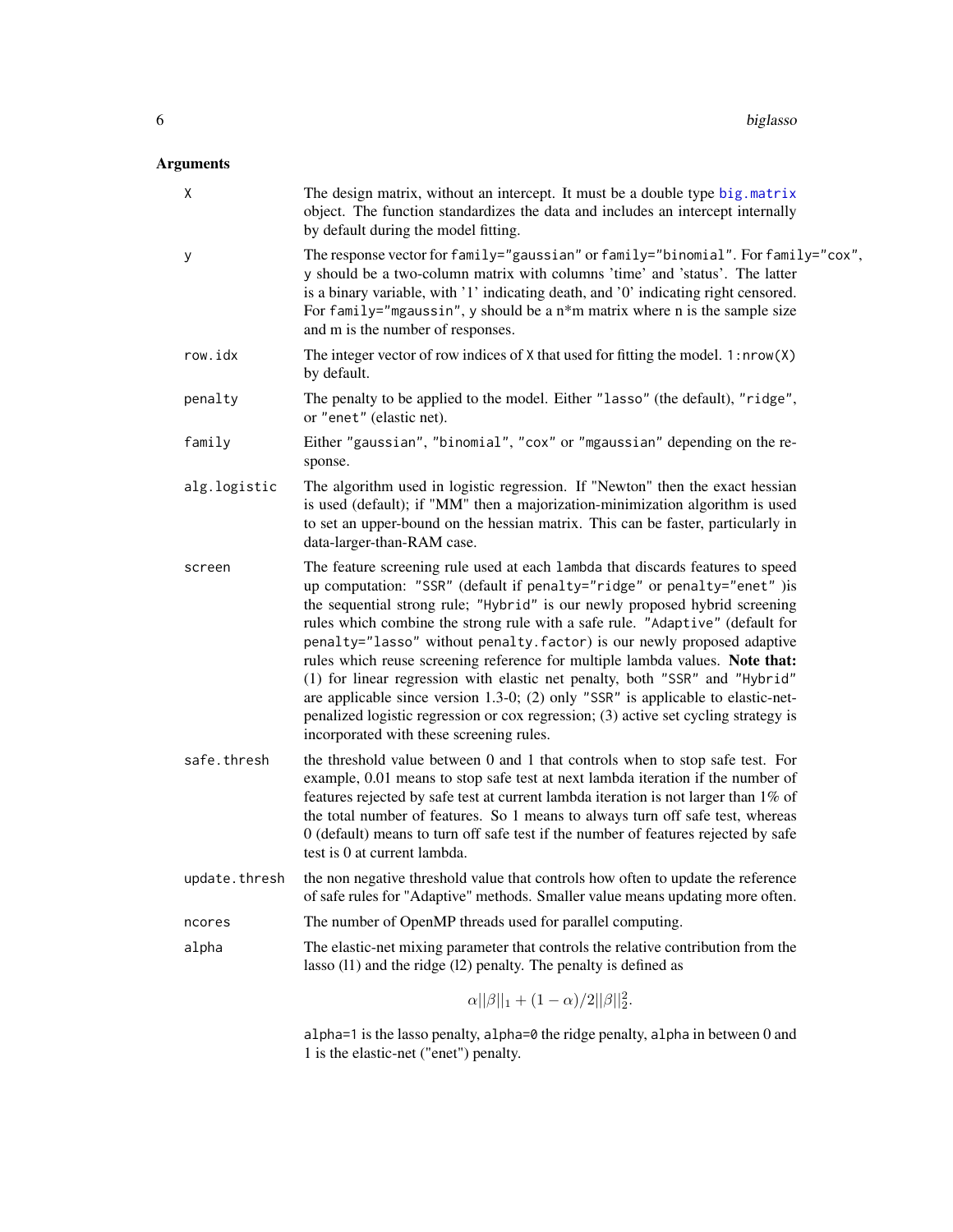#### biglasso 7

| lambda.min       | The smallest value for lambda, as a fraction of lambda.max. Default is .001<br>if the number of observations is larger than the number of covariates and .05<br>otherwise.                                                                                                                                                                                                                                                                                                                            |
|------------------|-------------------------------------------------------------------------------------------------------------------------------------------------------------------------------------------------------------------------------------------------------------------------------------------------------------------------------------------------------------------------------------------------------------------------------------------------------------------------------------------------------|
| nlambda          | The number of lambda values. Default is 100.                                                                                                                                                                                                                                                                                                                                                                                                                                                          |
| lambda.log.scale |                                                                                                                                                                                                                                                                                                                                                                                                                                                                                                       |
|                  | Whether compute the grid values of lambda on log scale (default) or linear scale.                                                                                                                                                                                                                                                                                                                                                                                                                     |
| lambda           | A user-specified sequence of lambda values. By default, a sequence of values of<br>length nlambda is computed, equally spaced on the log scale.                                                                                                                                                                                                                                                                                                                                                       |
| eps              | Convergence threshold for inner coordinate descent. The algorithm iterates until<br>the maximum change in the objective after any coefficient update is less than eps<br>times the null deviance. Default value is 1e-7.                                                                                                                                                                                                                                                                              |
| max.iter         | Maximum number of iterations. Default is 1000.                                                                                                                                                                                                                                                                                                                                                                                                                                                        |
| dfmax            | Upper bound for the number of nonzero coefficients. Default is no upper bound.<br>However, for large data sets, computational burden may be heavy for models<br>with a large number of nonzero coefficients.                                                                                                                                                                                                                                                                                          |
| penalty.factor   | A multiplicative factor for the penalty applied to each coefficient. If supplied,<br>penalty. factor must be a numeric vector of length equal to the number of<br>columns of X. The purpose of penalty. factor is to apply differential penal-<br>ization if some coefficients are thought to be more likely than others to be<br>in the model. Current package doesn't allow unpenalized coefficients. That<br>ispenalty. factor cannot be 0. penalty. factor is only supported for "SSR"<br>screen. |
| warn             | Return warning messages for failures to converge and model saturation? Default<br>is TRUE.                                                                                                                                                                                                                                                                                                                                                                                                            |
| output.time      | Whether to print out the start and end time of the model fitting. Default is<br>FALSE.                                                                                                                                                                                                                                                                                                                                                                                                                |
| return.time      | Whether to return the computing time of the model fitting. Default is TRUE.                                                                                                                                                                                                                                                                                                                                                                                                                           |
| verbose          | Whether to output the timing of each lambda iteration. Default is FALSE.                                                                                                                                                                                                                                                                                                                                                                                                                              |

## Details

The objective function for linear regression or multiple responses linear regression (family = "gaussian" or family = "mgaussian") is

$$
\frac{1}{2n}RSS + \lambda * penalty,
$$

where for family = "mgaussian"), a group-lasso type penalty is applied. For logistic regression (family = "binomial") it is

$$
-\frac{1}{n}loglike + \lambda * penalty,
$$

, for cox regression, breslow approximation for ties is applied.

Several advanced feature screening rules are implemented. For lasso-penalized linear regression, all the options of screen are applicable. Our proposal adaptive rule - "Adaptive" - achieves highest speedup so it's the recommended one, especially for ultrahigh-dimensional large-scale data sets. For cox regression and/or the elastic net penalty, only "SSR" is applicable for now. More efficient rules are under development.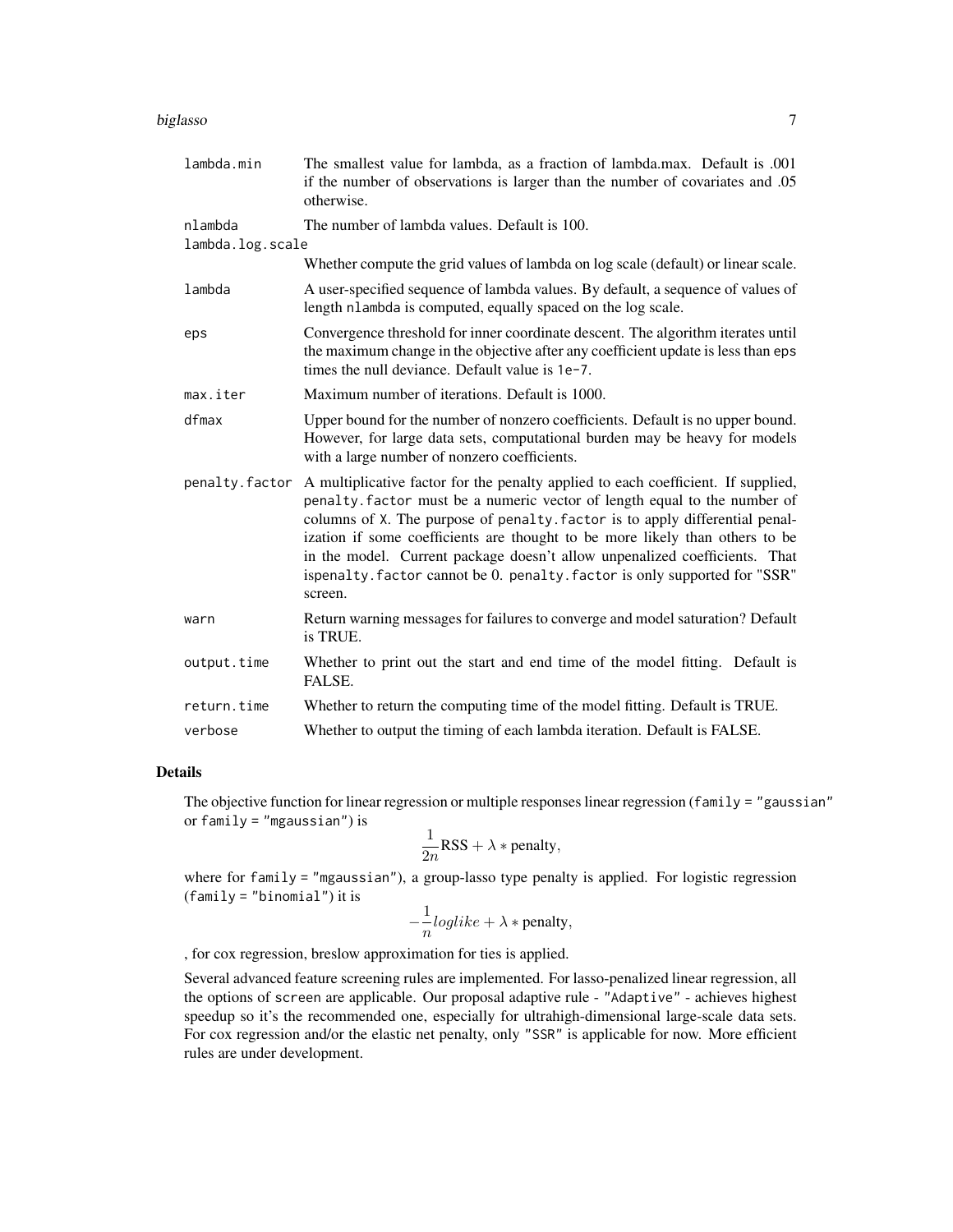## <span id="page-7-0"></span>Value

An object with S3 class "biglasso" for "gaussian","binomial","cox" families, or an object with S3 class "mbiglasso" for "mgaussian" family, with following variables.

| beta                          | The fitted matrix of coefficients, store in sparse matrix representation. The<br>number of rows is equal to the number of coefficients, whereas the number of<br>columns is equal to nlambda. For "mgaussian" family with m responses, it is a<br>list of m such matrices. |
|-------------------------------|----------------------------------------------------------------------------------------------------------------------------------------------------------------------------------------------------------------------------------------------------------------------------|
| iter                          | A vector of length nlambda containing the number of iterations until conver-<br>gence at each value of lambda.                                                                                                                                                             |
| lambda                        | The sequence of regularization parameter values in the path.                                                                                                                                                                                                               |
| penalty                       | Same as above.                                                                                                                                                                                                                                                             |
| family                        | Same as above.                                                                                                                                                                                                                                                             |
| alpha                         | Same as above.                                                                                                                                                                                                                                                             |
| loss                          | A vector containing either the residual sum of squares (for "gaussian", "mgaussian")<br>or negative log-likelihood (for "binomial", "cox") of the fitted model at each<br>value of lambda.                                                                                 |
| penalty.factor Same as above. |                                                                                                                                                                                                                                                                            |
| n                             | The number of observations used in the model fitting. It's equal to length (row.idx).                                                                                                                                                                                      |
| center                        | The sample mean vector of the variables, i.e., column mean of the sub-matrix of<br>X used for model fitting.                                                                                                                                                               |
| scale                         | The sample standard deviation of the variables, i.e., column standard deviation<br>of the sub-matrix of X used for model fitting.                                                                                                                                          |
| у                             | The response vector used in the model fitting. Depending on row. idx, it could<br>be a subset of the raw input of the response vector y.                                                                                                                                   |
| screen                        | Same as above.                                                                                                                                                                                                                                                             |
| col.idx                       | The indices of features that have 'scale' value greater than 1e-6. Features with<br>'scale' less than 1e-6 are removed from model fitting.                                                                                                                                 |
| rejections                    | The number of features rejected at each value of lambda.                                                                                                                                                                                                                   |
| safe_rejections               |                                                                                                                                                                                                                                                                            |
|                               | The number of features rejected by safe rules at each value of lambda.                                                                                                                                                                                                     |

## Author(s)

Yaohui Zeng, Chuyi Wang and Patrick Breheny

Maintainer: Yaohui Zeng <yaohui.zeng@gmail.com> and Chuyi Wang <wwaa0208@gmail.com>

## See Also

[biglasso-package](#page-1-1), [setupX](#page-18-1), [cv.biglasso](#page-10-1), [plot.biglasso](#page-12-1), [ncvreg](#page-0-0)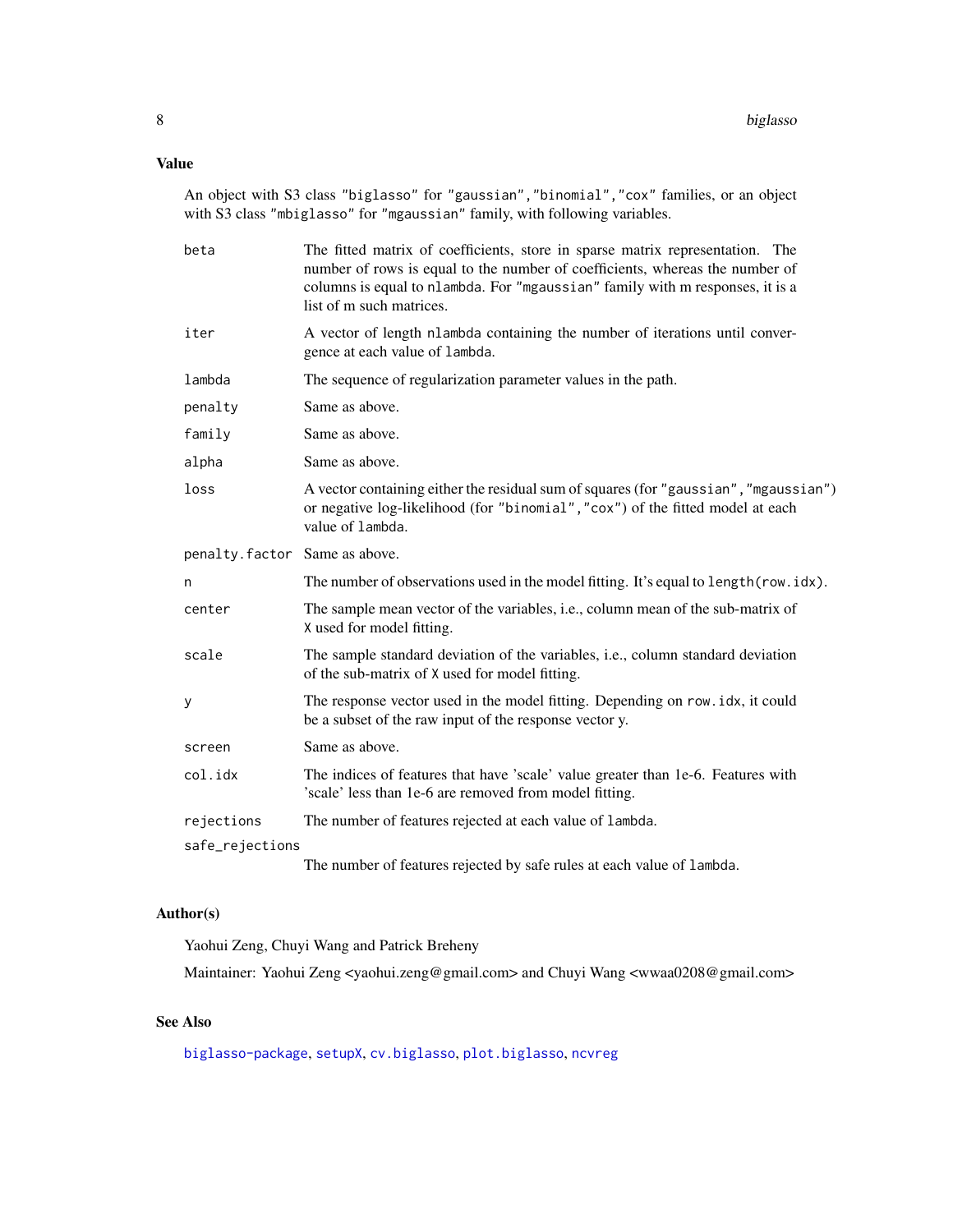#### biglasso 9

#### Examples

```
## Linear regression
data(colon)
X <- colon$X
y <- colon$y
X.bm <- as.big.matrix(X)
# lasso, default
par(mfrow=c(1,2))
fit.lasso <- biglasso(X.bm, y, family = 'gaussian')
plot(fit.lasso, log.l = TRUE, main = 'lasso')
# elastic net
fit.enet <- biglasso(X.bm, y, penalty = 'enet', alpha = 0.5, family = 'gaussian')
plot(fit.enet, log.1 = TRUE, main = 'elastic net, alpha = 0.5')## Logistic regression
data(colon)
X <- colon$X
y <- colon$y
X.bm <- as.big.matrix(X)
# lasso, default
par(mfrow = c(1, 2))fit.bin.lasso <- biglasso(X.bm, y, penalty = 'lasso', family = "binomial")
plot(fit.bin.lasso, log.l = TRUE, main = 'lasso')
# elastic net
fit.bin.enet <- biglasso(X.bm, y, penalty = 'enet', alpha = 0.5, family = "binomial")
plot(fit.bin.enet, log.1 = TRUE, main = 'elastic net, alpha = 0.5')## Cox regression
set.seed(10101)
N <- 1000; p <- 30; nzc <- p/3
X \leftarrow matrix(rnorm(N * p), N, p)beta <- rnorm(nzc)
fx <- X[, seq(nzc)] %*% beta/3
hx \leftarrow exp(fx)
ty \leftarrow rexp(N, hx)
tcens \le rbinom(n = N, prob = 0.3, size = 1) # censoring indicator
y \leftarrow \text{cbind}(\text{time} = \text{ty}, \text{ status} = 1 - \text{tcens}) # y \leftarrow \text{Surv}(\text{ty}, 1 - \text{tcens}) with library(survival)
X.bm <- as.big.matrix(X)
fit <- biglasso(X.bm, y, family = "cox")
plot(fit, main = "cox")
## Multiple responses linear regression
set.seed(10101)
n=300; p=300; m=5; s=10; b=1
x = matrix(rnorm(n * p), n, p)beta = matrix(seq(from=-b,to=b,length.out=s*m),s,m)
y = x[, 1:s] %*% beta + matrix(rnorm(n*m, 0, 1), n, m)
x.bm = as.big.mathrix(x)fit = biglasso(x.bm, y, family = "mgaussian")plot(fit, main = "mgaussian")
```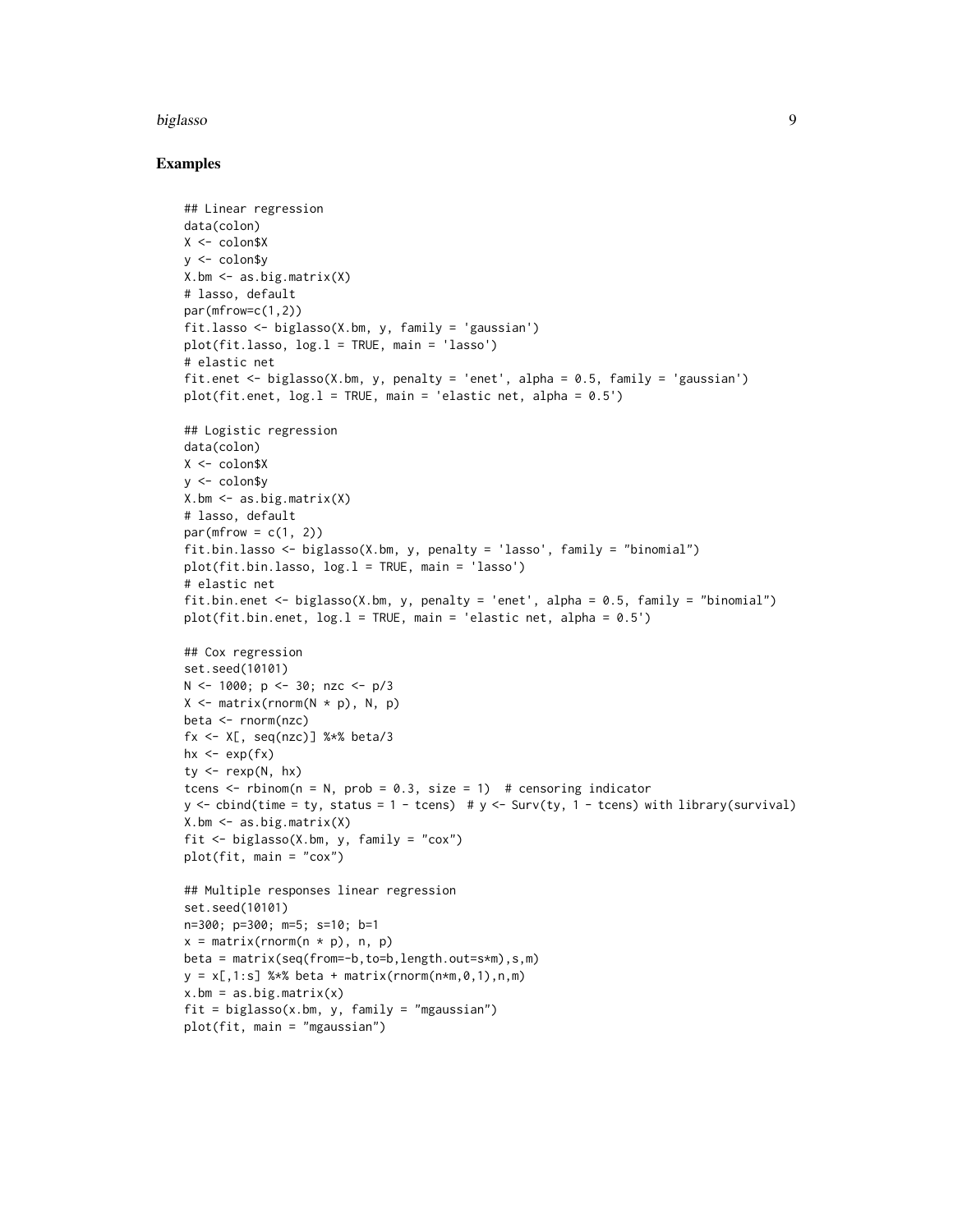<span id="page-9-0"></span>

#### Description

The data file contains gene expression data of 62 samples (40 tumor samples, 22 normal samples) from colon-cancer patients analyzed with an Affymetrix oligonucleotide Hum6000 array.

## Format

A list of 2 variables included in colon:

- X: a 62-by-2000 matrix that records the gene expression data. Used as design matrix.
- y: a binary vector of length 62 recording the sample status:  $1 = \text{tumor}$ ;  $0 = \text{normal}$ . Used as response vector.

#### Source

The raw data can be found on Bioconductor: [https://bioconductor.org/packages/release/](https://bioconductor.org/packages/release/data/experiment/html/colonCA.html) [data/experiment/html/colonCA.html](https://bioconductor.org/packages/release/data/experiment/html/colonCA.html).

#### References

• U. Alon et al. (1999): Broad patterns of gene expression revealed by clustering analysis of tumor and normal colon tissue probed by oligonucleotide arrays. *Proc. Natl. Acad. Sci. USA* 96, 6745-6750. <https://www.pnas.org/doi/abs/10.1073/pnas.96.12.6745>.

#### Examples

```
data(colon)
X <- colon$X
y <- colon$y
str(X)
dim(X)
X.bm \leq as.big.matrix(X, backingfile = "") # convert to big.matrix object
str(X.bm)
dim(X.bm)
```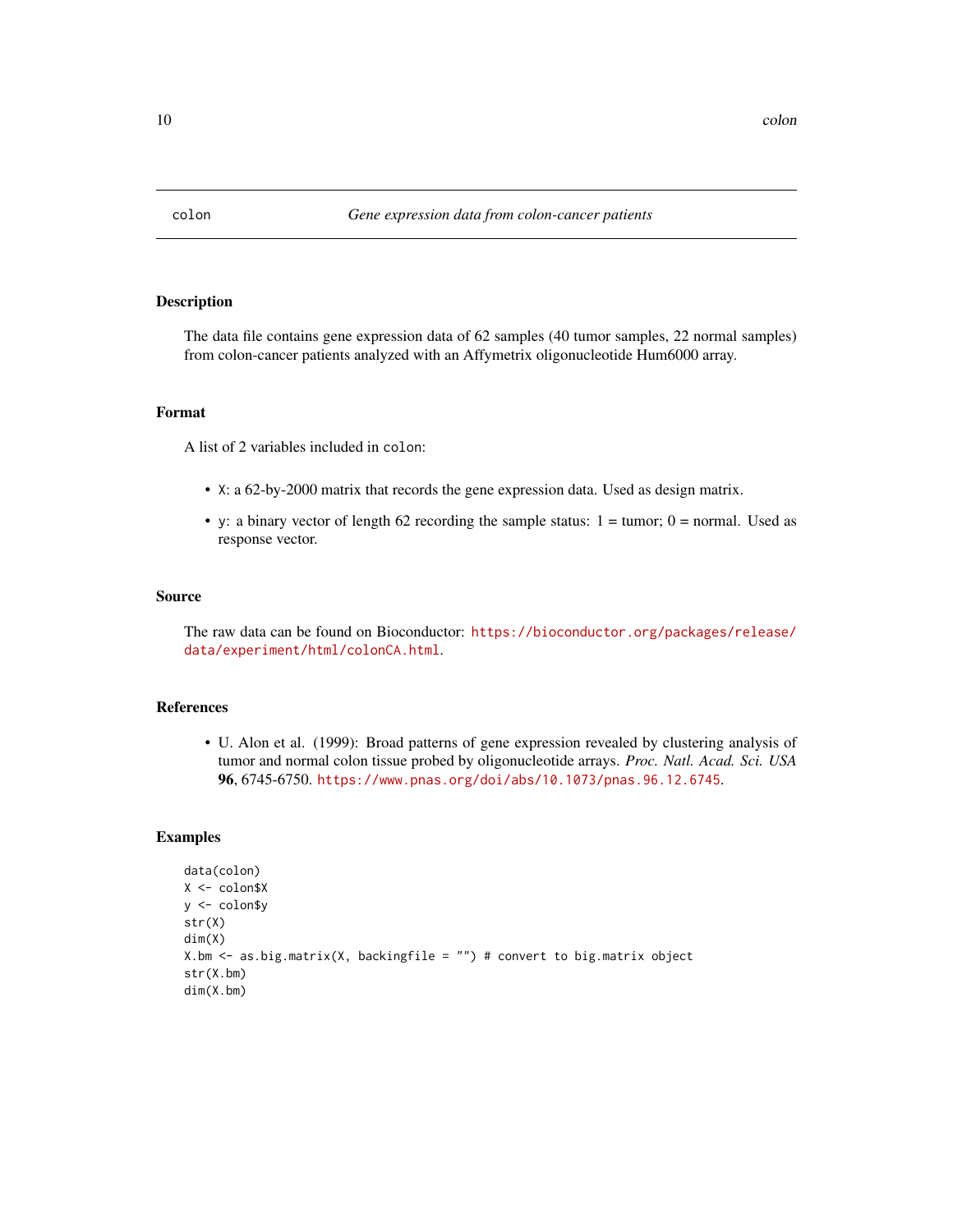## <span id="page-10-1"></span><span id="page-10-0"></span>Description

Perform k-fold cross validation for penalized regression models over a grid of values for the regularization parameter lambda.

## Usage

```
cv.biglasso(
 X,
 y,
  row.idx = 1:nrow(X),
  family = c("gaussian", "binomial", "cox", "mgaussian"),
  eval.metric = c("default", "MAPE", "auc", "class"),
 ncores = parallel::detectCores(),
  ...,
 nfolds = 5,
  seed,
 cv.ind,
  trace = FALSE,
  grouped = TRUE
\mathcal{E}
```
## Arguments

| The design matrix, without an intercept, as in biglasso.                                                                                                                                                                                                                                                                                                                                                                                                                    |
|-----------------------------------------------------------------------------------------------------------------------------------------------------------------------------------------------------------------------------------------------------------------------------------------------------------------------------------------------------------------------------------------------------------------------------------------------------------------------------|
| The response vector, as in biglasso.                                                                                                                                                                                                                                                                                                                                                                                                                                        |
| The integer vector of row indices of $X$ that used for fitting the model. as in<br>biglasso.                                                                                                                                                                                                                                                                                                                                                                                |
| Either "gaussian", "binomial", "cox" or "mgaussian" depending on the re-<br>sponse. "cox" and "mgaussian" are not supported yet.                                                                                                                                                                                                                                                                                                                                            |
| The evaluation metric for the cross-validated error and for choosing optimal<br>lambda. "default" for linear regression is MSE (mean squared error), for lo-<br>gistic regression is binomial deviance. "MAPE", for linear regression only, is<br>the Mean Absolute Percentage Error. "auc", for binary classification, is the area<br>under the receiver operating characteristic curve (ROC). "class", for binary clas-<br>sification, gives the misclassification error. |
| The number of cores to use for parallel execution of the cross-validation folds,<br>run on a cluster created by the parallel package. (This is also supplied to the<br>ncores argument in biglasso, which is the number of OpenMP threads, but<br>only for the first call of biglasso that is run on the entire data. The individual<br>calls of biglasso for the CV folds are run without the ncores argument.)                                                            |
| Additional arguments to biglasso.                                                                                                                                                                                                                                                                                                                                                                                                                                           |
|                                                                                                                                                                                                                                                                                                                                                                                                                                                                             |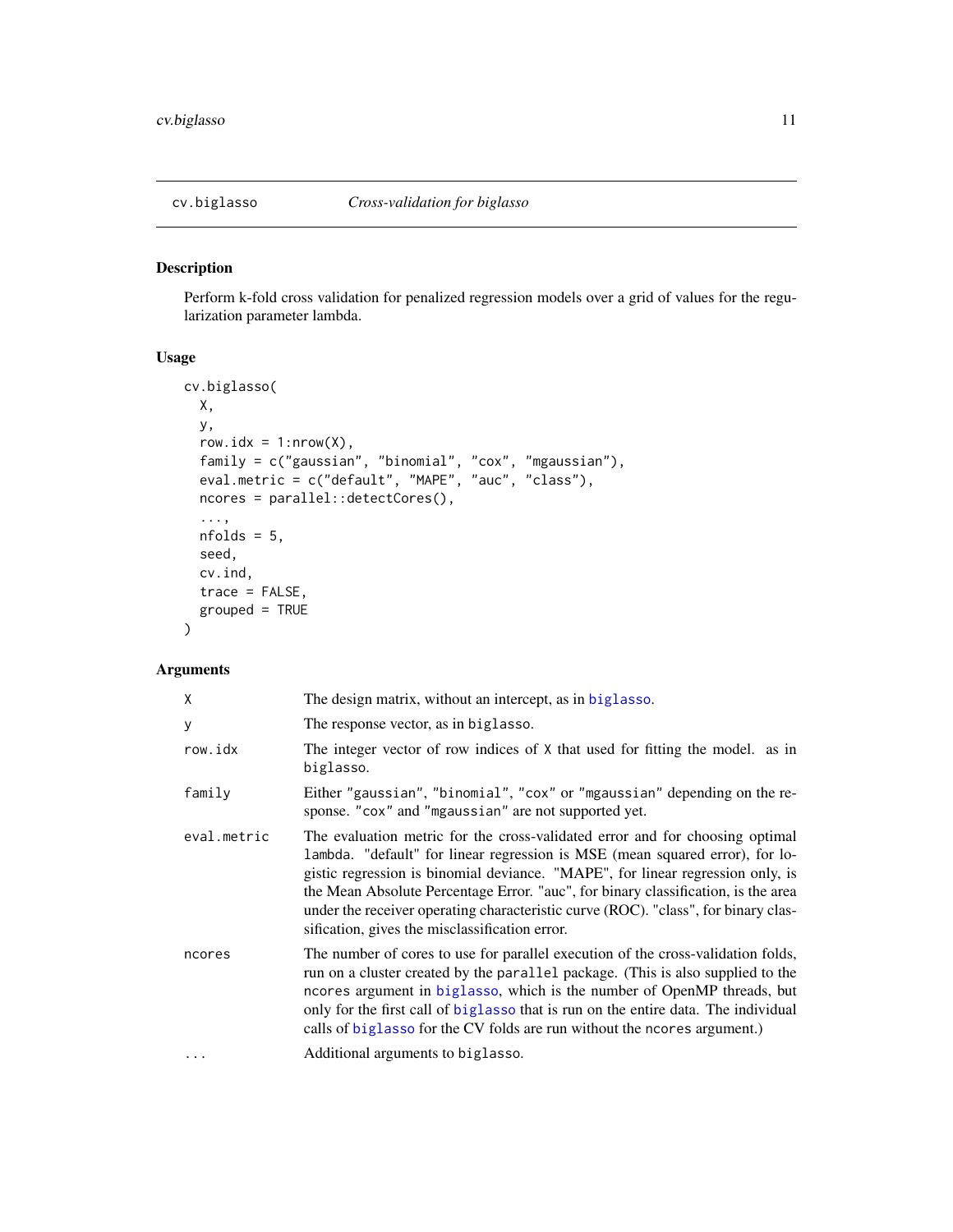<span id="page-11-0"></span>

| nfolds  | The number of cross-validation folds. Default is 5.                                                                                                |
|---------|----------------------------------------------------------------------------------------------------------------------------------------------------|
| seed    | The seed of the random number generator in order to obtain reproducible results.                                                                   |
| cv.ind  | Which fold each observation belongs to. By default the observations are ran-<br>domly assigned by cv. biglasso.                                    |
| trace   | If set to TRUE, cv. biglasso will inform the user of its progress by announcing<br>the beginning of each CV fold. Default is FALSE.                |
| grouped | Whether to calculate CV standard error (cvse) over CV folds (TRUE), or over all<br>cross-validated predictions. Ignored when eval.metric is 'auc'. |

#### Details

The function calls biglasso nfolds times, each time leaving out 1/nfolds of the data. The crossvalidation error is based on the residual sum of squares when family="gaussian" and the binomial deviance when family="binomial".

The S3 class object cv.biglasso inherits class [cv.ncvreg](#page-0-0). So S3 functions such as "summary","plot" can be directly applied to the cv.biglasso object.

#### Value

An object with S3 class "cv.biglasso" which inherits from class "cv.ncvreg". The following variables are contained in the class (adopted from [cv.ncvreg](#page-0-0)).

| cve        | The error for each value of lambda, averaged across the cross-validation folds.                                                                   |
|------------|---------------------------------------------------------------------------------------------------------------------------------------------------|
| cvse       | The estimated standard error associated with each value of for cye.                                                                               |
| lambda     | The sequence of regularization parameter values along which the cross-validation<br>error was calculated.                                         |
| fit        | The fitted biglasso object for the whole data.                                                                                                    |
| min        | The index of lambda corresponding to lambda.min.                                                                                                  |
| lambda.min | The value of lambda with the minimum cross-validation error.                                                                                      |
| lambda.1se | The largest value of lambda for which the cross-validation error is at most one<br>standard error larger than the minimum cross-validation error. |
| null.dev   | The deviance for the intercept-only model.                                                                                                        |
| pe         | If family="binomial", the cross-validation prediction error for each value of<br>lambda.                                                          |
| $cv$ . ind | Same as above.                                                                                                                                    |

#### Author(s)

Yaohui Zeng and Patrick Breheny

Maintainer: Yaohui Zeng <yaohui.zeng@gmail.com>

## See Also

[biglasso](#page-4-1), [plot.cv.biglasso](#page-13-1), [summary.cv.biglasso](#page-20-1), [setupX](#page-18-1)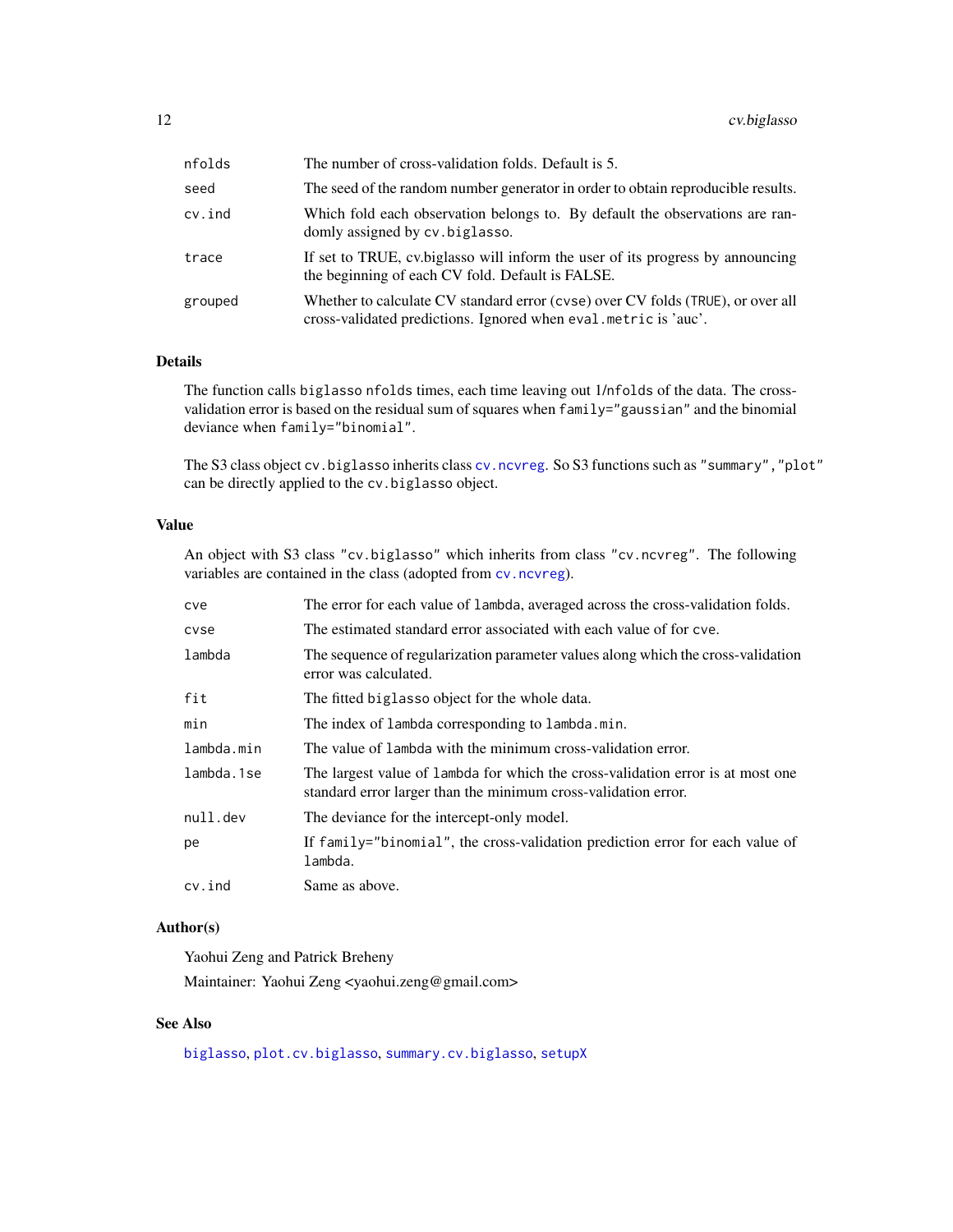## <span id="page-12-0"></span>plot.biglasso 13

#### Examples

```
## Not run:
## cv.biglasso
data(colon)
X <- colon$X
y <- colon$y
X.bm <- as.big.matrix(X)
## logistic regression
cvfit <- cv.biglasso(X.bm, y, family = 'binomial', seed = 1234, ncores = 2)
par(mfrow = c(2, 2))plot(cvfit, type = 'all')
summary(cvfit)
## End(Not run)
```
<span id="page-12-1"></span>plot.biglasso *Plot coefficients from a "biglasso" object*

#### Description

Produce a plot of the coefficient paths for a fitted [biglasso](#page-4-1) object.

## Usage

## S3 method for class 'biglasso'  $plot(x, alpha = 1, log.1 = TRUE, ...)$ 

#### Arguments

| X        | Fitted "biglasso" model.                                                                            |
|----------|-----------------------------------------------------------------------------------------------------|
| alpha    | Controls alpha-blending, helpful when the number of covariates is large. Default<br>is alpha $=1$ . |
| log.1    | Should horizontal axis be on the log scale? Default is TRUE.                                        |
| $\cdots$ | Other graphical parameters to plot                                                                  |

## Author(s)

Yaohui Zeng and Patrick Breheny

Maintainer: Yaohui Zeng <yaohui.zeng@gmail.com>

## See Also

[biglasso](#page-4-1), [cv.biglasso](#page-10-1)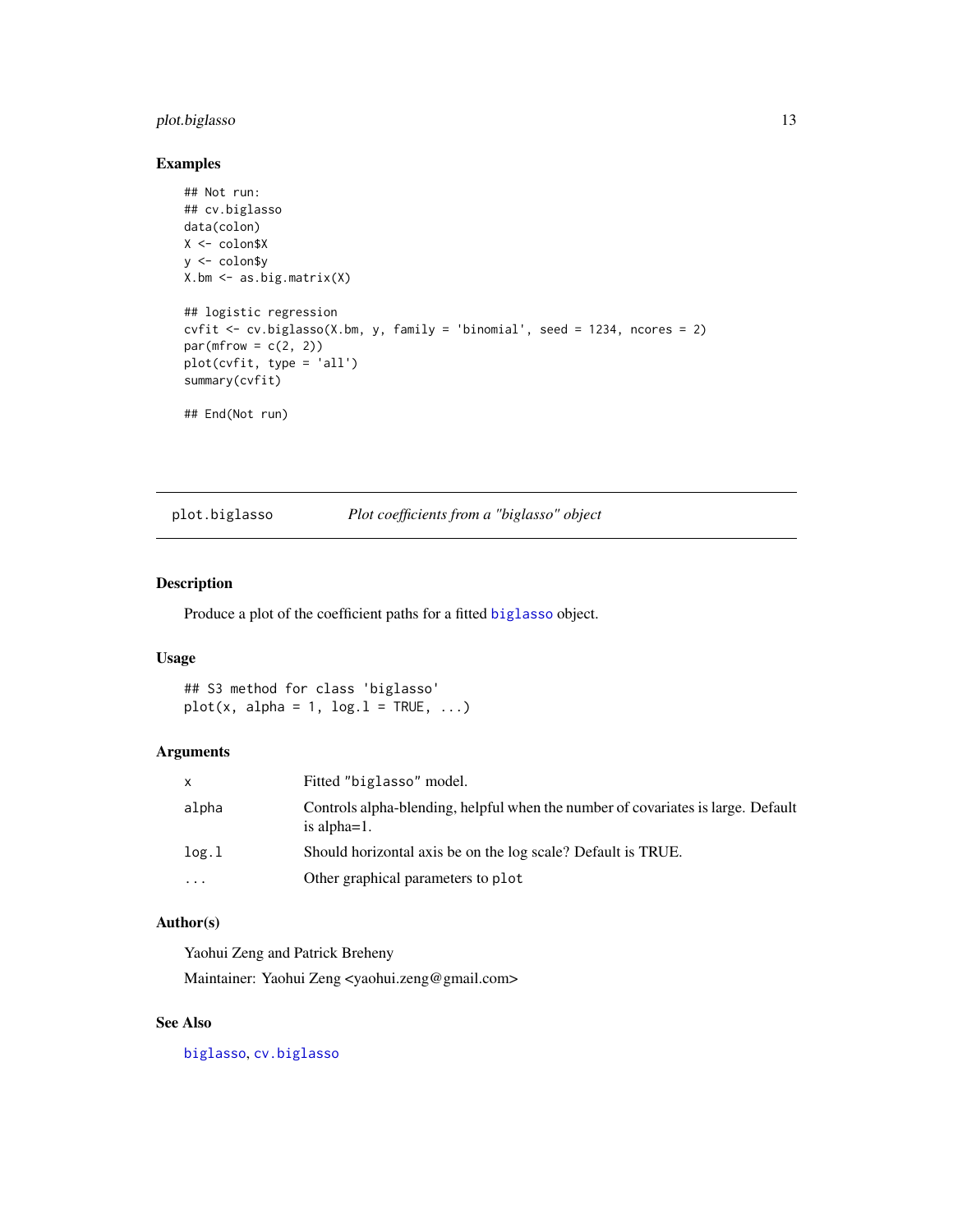## <span id="page-13-0"></span>Examples

```
## See examples in "biglasso"
```
<span id="page-13-1"></span>plot.cv.biglasso *Plots the cross-validation curve from a "cv.biglasso" object*

## Description

Plot the cross-validation curve from a [cv.biglasso](#page-10-1) object, along with standard error bars.

## Usage

```
## S3 method for class 'cv.biglasso'
plot(
 x,
 log.l = TRUE,type = c("cve", "rsq", "scale", "snr", "pred", "all"),
 selected = TRUE,
 vertical.line = TRUE,
 col = "red",...
)
```
#### Arguments

| x             | A "cv.biglasso" object.                                                                                                                                                                                                                                                                                                                                                                                                                           |
|---------------|---------------------------------------------------------------------------------------------------------------------------------------------------------------------------------------------------------------------------------------------------------------------------------------------------------------------------------------------------------------------------------------------------------------------------------------------------|
| log.1         | Should horizontal axis be on the log scale? Default is TRUE.                                                                                                                                                                                                                                                                                                                                                                                      |
| type          | What to plot on the vertical axis. cve plots the cross-validation error (deviance);<br>rsq plots an estimate of the fraction of the deviance explained by the model<br>(R-squared); snr plots an estimate of the signal-to-noise ratio; scale plots, for<br>family="gaussian", an estimate of the scale parameter (standard deviation);<br>pred plots, for family="binomial", the estimated prediction error; all pro-<br>duces all of the above. |
| selected      | If TRUE (the default), places an axis on top of the plot denoting the number of<br>variables in the model (i.e., that have a nonzero regression coefficient) at that<br>value of lambda.                                                                                                                                                                                                                                                          |
| vertical.line | If TRUE (the default), draws a vertical line at the value where cross-validation<br>error is minimized.                                                                                                                                                                                                                                                                                                                                           |
| col           | Controls the color of the dots (CV estimates).                                                                                                                                                                                                                                                                                                                                                                                                    |
| $\cdots$      | Other graphical parameters to plot                                                                                                                                                                                                                                                                                                                                                                                                                |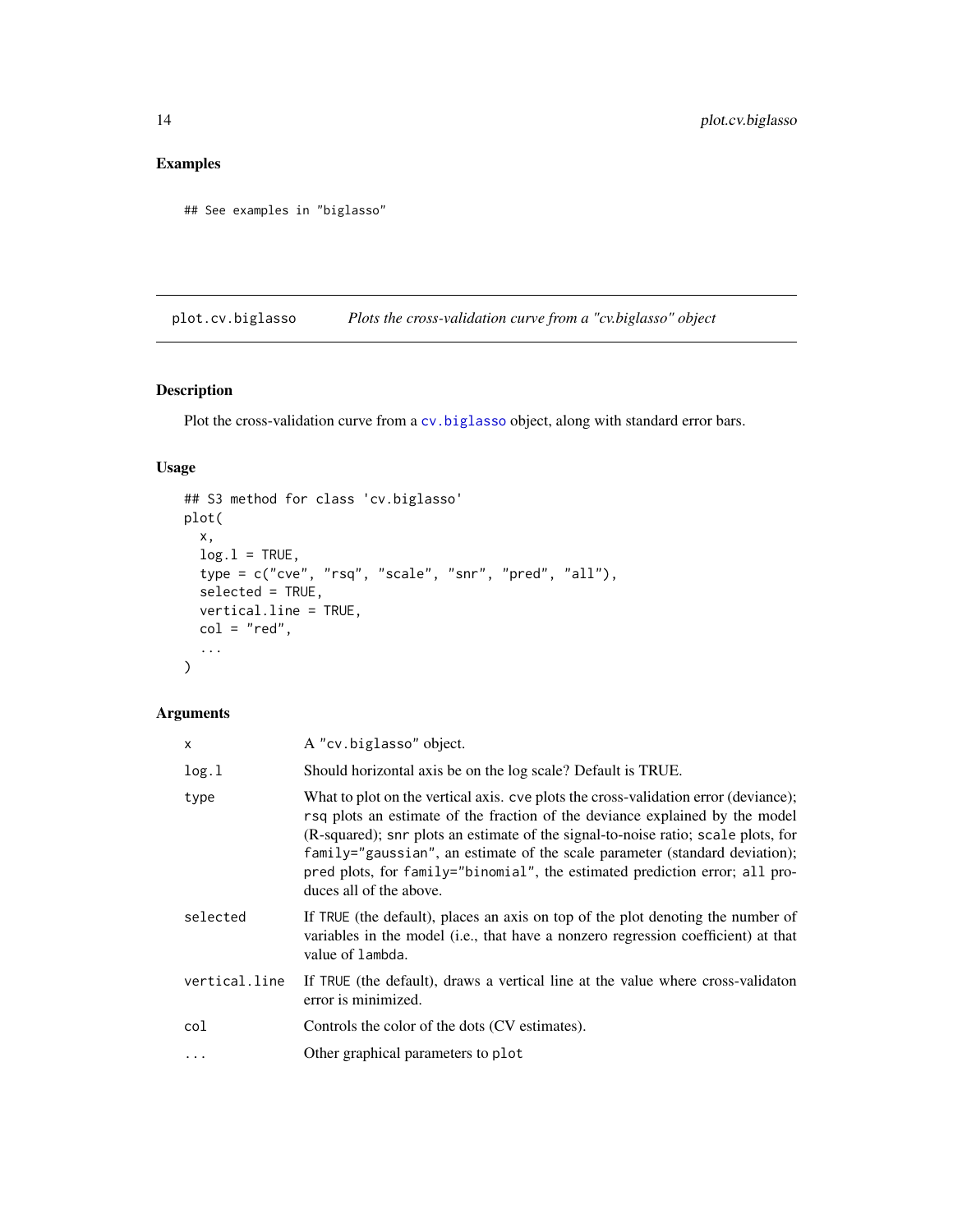## <span id="page-14-0"></span>plot.mbiglasso 15

## Details

Error bars representing approximate 68% confidence intervals are plotted along with the estimates at value of lambda. For rsq and snr, these confidence intervals are quite crude, especially near.

#### Author(s)

Yaohui Zeng and Patrick Breheny

Maintainer: Yaohui Zeng <yaohui.zeng@gmail.com>

## See Also

[biglasso](#page-4-1), [cv.biglasso](#page-10-1)

## Examples

## See examples in "cv.biglasso"

plot.mbiglasso *Plot coefficients from a "mbiglasso" object*

#### Description

Produce a plot of the coefficient paths for a fitted multiple responses mbiglasso object.

#### Usage

```
## S3 method for class 'mbiglasso'
plot(x, alpha = 1, log.1 = TRUE, norm. beta = TRUE, ...)
```
#### Arguments

| $\mathsf{x}$ | Fitted "mbiglasso" model.                                                                                                                       |
|--------------|-------------------------------------------------------------------------------------------------------------------------------------------------|
| alpha        | Controls alpha-blending, helpful when the number of covariates is large. Default<br>is alpha $=1$ .                                             |
| log.1        | Should horizontal axis be on the log scale? Default is TRUE.                                                                                    |
| norm.beta    | Should the vertical axis be the 12 norm of coefficients for each variable? Default<br>is TRUE. If False, the vertical axis is the coefficients. |
| $\cdot$      | Other graphical parameters to plot                                                                                                              |

#### Author(s)

Chuyi Wang

Maintainer: Chuyi Wang <wwaa0208@gmail.com>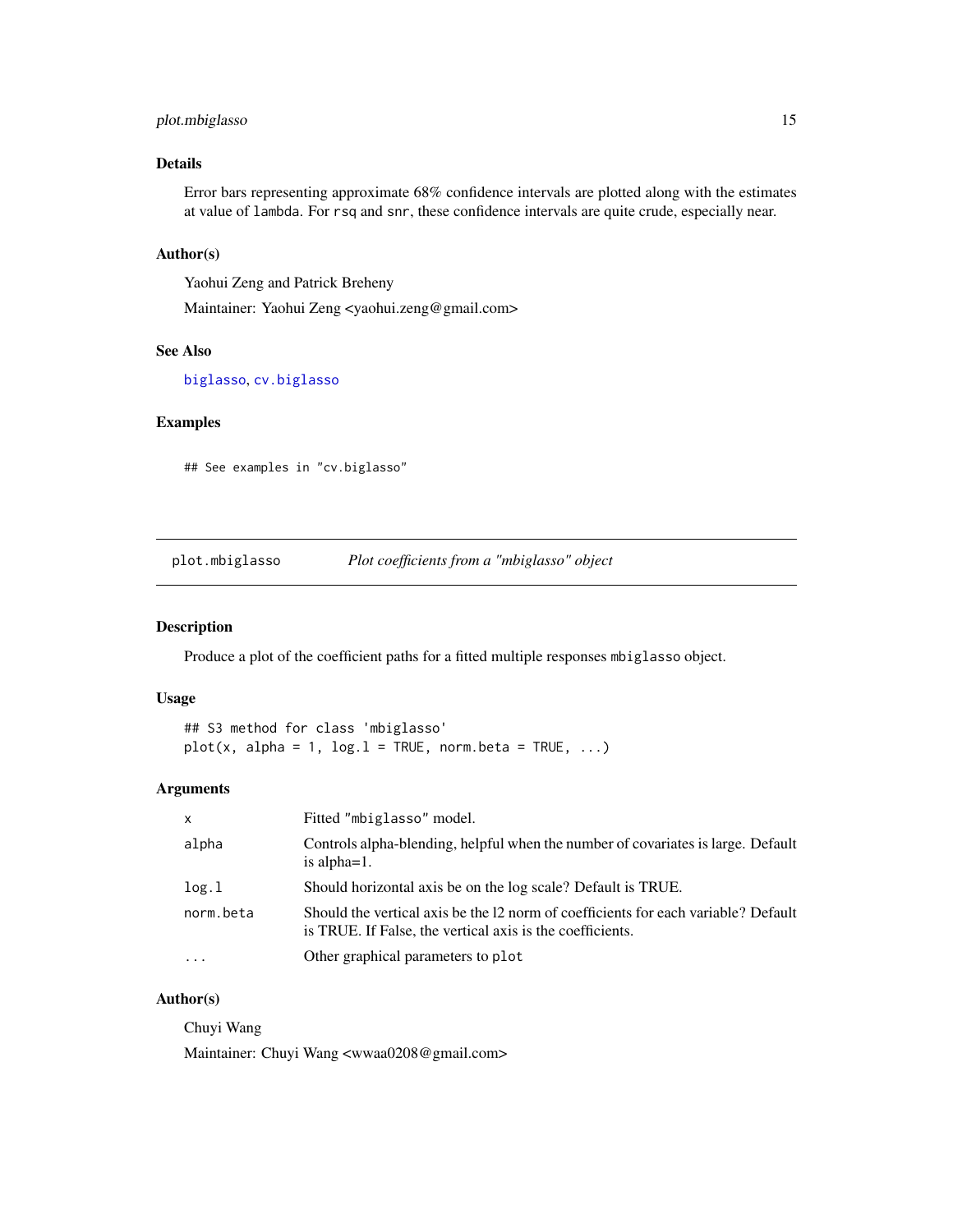#### See Also

[biglasso](#page-4-1),

## Examples

## See examples in "biglasso"

predict.biglasso *Model predictions based on a fitted* biglasso *object*

#### Description

Extract predictions (fitted reponse, coefficients, etc.) from a fitted [biglasso](#page-4-1) object.

#### Usage

```
## S3 method for class 'biglasso'
predict(
 object,
 X,
  row.idx = 1: nrow(X),
  type = c("link", "response", "class", "coefficients", "vars", "nvars"),
  lambda,
  which = 1:length(object$lambda),
  ...
\mathcal{L}## S3 method for class 'mbiglasso'
predict(
 object,
 X,
  row.idx = 1: nrow(X),
  type = c("link", "response", "coefficients", "vars", "nvars"),
  lambda,
 which = 1:length(object$lambda),
 k = 1,
  ...
\mathcal{L}## S3 method for class 'biglasso'
coef(object, lambda, which = 1:length(object$lambda), drop = TRUE, ...)
## S3 method for class 'mbiglasso'
coef(object, lambda, which = 1:length(object$lambda), intercept = TRUE, ...)
```
<span id="page-15-0"></span>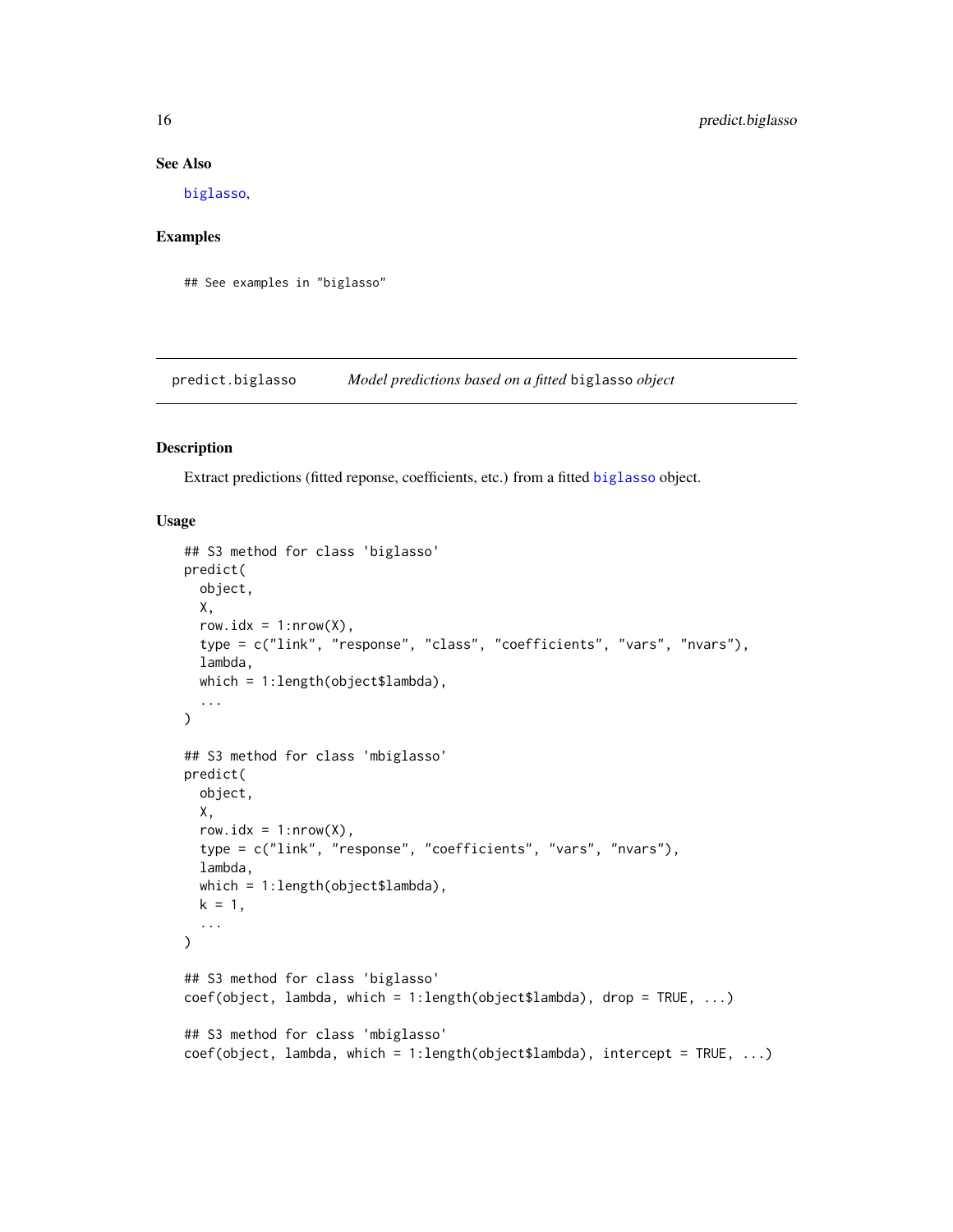## <span id="page-16-0"></span>predict.biglasso 17

## Arguments

| object    | A fitted "biglasso" model object.                                                                                                                                                                                                                                                                                                                                                                            |
|-----------|--------------------------------------------------------------------------------------------------------------------------------------------------------------------------------------------------------------------------------------------------------------------------------------------------------------------------------------------------------------------------------------------------------------|
| X         | Matrix of values at which predictions are to be made. It must be a big.matrix<br>object. Not used for type="coefficients".                                                                                                                                                                                                                                                                                   |
| row.idx   | Similar to that in biglasso, it's a vector of the row indices of X that used for the<br>prediction. 1:nrow(X) by default.                                                                                                                                                                                                                                                                                    |
| type      | Type of prediction: "link" returns the linear predictors; "response" gives the<br>fitted values; "class" returns the binomial outcome with the highest probabil-<br>ity; "coefficients" returns the coefficients; "vars" returns a list containing<br>the indices and names of the nonzero variables at each value of lambda; "nvars"<br>returns the number of nonzero coefficients at each value of lambda. |
| lambda    | Values of the regularization parameter 1 ambda at which predictions are requested.<br>Linear interpolation is used for values of lambda not in the sequence of lambda<br>values in the fitted models.                                                                                                                                                                                                        |
| which     | Indices of the penalty parameter lambda at which predictions are required. By<br>default, all indices are returned. If lambda is specified, this will override which.                                                                                                                                                                                                                                        |
| $\cdots$  | Not used.                                                                                                                                                                                                                                                                                                                                                                                                    |
| k         | Index of the response to predict in multiple responses regression (family="mgaussian").                                                                                                                                                                                                                                                                                                                      |
| drop      | If coefficients for a single value of lambda are to be returned, reduce dimensions<br>to a vector? Setting drop=FALSE returns a 1-column matrix.                                                                                                                                                                                                                                                             |
| intercept | Whether the intercept should be included in the returned coefficients. For family="mgaussian"<br>only.                                                                                                                                                                                                                                                                                                       |

#### Value

The object returned depends on type.

## Author(s)

Yaohui Zeng and Patrick Breheny Maintainer: Yaohui Zeng <yaohui.zeng@gmail.com>

## See Also

[biglasso](#page-4-1), [cv.biglasso](#page-10-1)

## Examples

```
## Logistic regression
data(colon)
X <- colon$X
y <- colon$y
X.bm <- as.big.matrix(X, backingfile = "")
fit <- biglasso(X.bm, y, penalty = 'lasso', family = "binomial")
coef <- coef(fit, lambda=0.05, drop = TRUE)
coef[which(coef != 0)]
```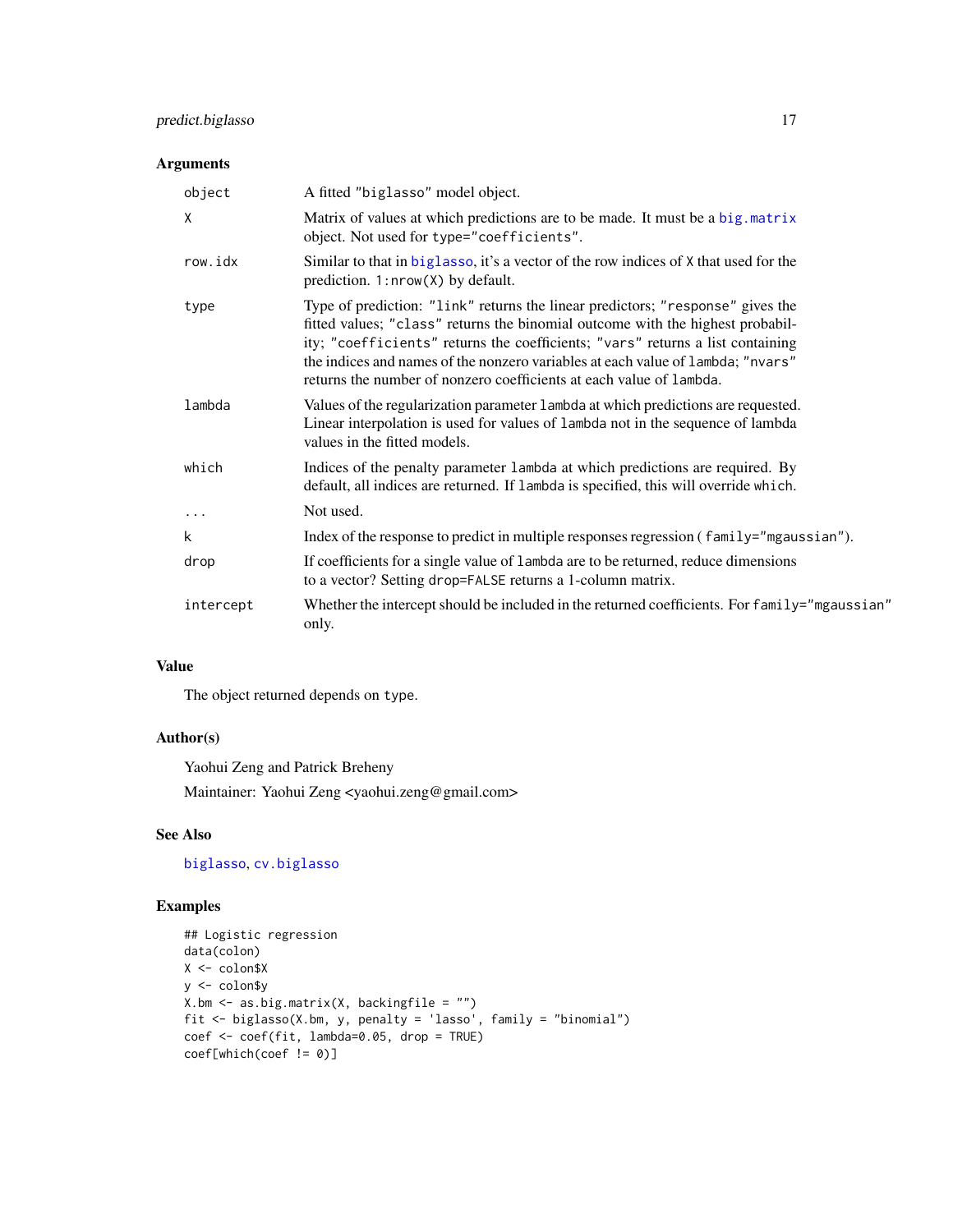```
predict(fit, X.bm, type="link", lambda=0.05)
predict(fit, X.bm, type="response", lambda=0.05)
predict(fit, X.bm, type="class", lambda=0.1)
predict(fit, type="vars", lambda=c(0.05, 0.1))
predict(fit, type="nvars", lambda=c(0.05, 0.1))
```
predict.cv.biglasso *Model predictions based on a fitted* [cv.biglasso](#page-10-1) *object*

#### Description

Extract predictions from a fitted [cv.biglasso](#page-10-1) object.

## Usage

```
## S3 method for class 'cv.biglasso'
predict(
 object,
  X,
  row.idx = 1: nrow(X),
  type = c("link", "response", "class", "coefficients", "vars", "nvars"),
  lambda = object$lambda.min,
 which = object$min,
  ...
\lambda## S3 method for class 'cv.biglasso'
```

```
coef(object, lambda = object$lambda.min, which = object$min, ...)
```
#### Arguments

| object  | A fitted "cv.biglasso" model object.                                                                                                                                                                                                                                                                                                                                                                                     |
|---------|--------------------------------------------------------------------------------------------------------------------------------------------------------------------------------------------------------------------------------------------------------------------------------------------------------------------------------------------------------------------------------------------------------------------------|
| χ       | Matrix of values at which predictions are to be made. It must be a big. matrix<br>object. Not used for type="coefficients".                                                                                                                                                                                                                                                                                              |
| row.idx | Similar to that in biglasso, it's a vector of the row indices of X that used for the<br>prediction. $1: nrow(X)$ by default.                                                                                                                                                                                                                                                                                             |
| type    | Type of prediction: "link" returns the linear predictors; "response" gives the<br>fitted values; "class" returns the binomial outcome with the highest probabil-<br>ity; "coefficients" returns the coefficients; "vars" returns a list containing<br>the indices and names of the nonzero variables at each value of lambda; "nvars"<br>returns the number of nonzero coefficients at each value of lambda.             |
| lambda  | Values of the regularization parameter 1 ambda at which predictions are requested.<br>The default value is the one corresponding to the minimum cross-validation er-<br>ror. Accepted values are also the strings "lambda.min" (lambda of minimum<br>cross-validation error) and "lambda.1se" (Largest value of lambda for which the<br>cross-validation error was at most one standard error larger than the minimum.). |

<span id="page-17-0"></span>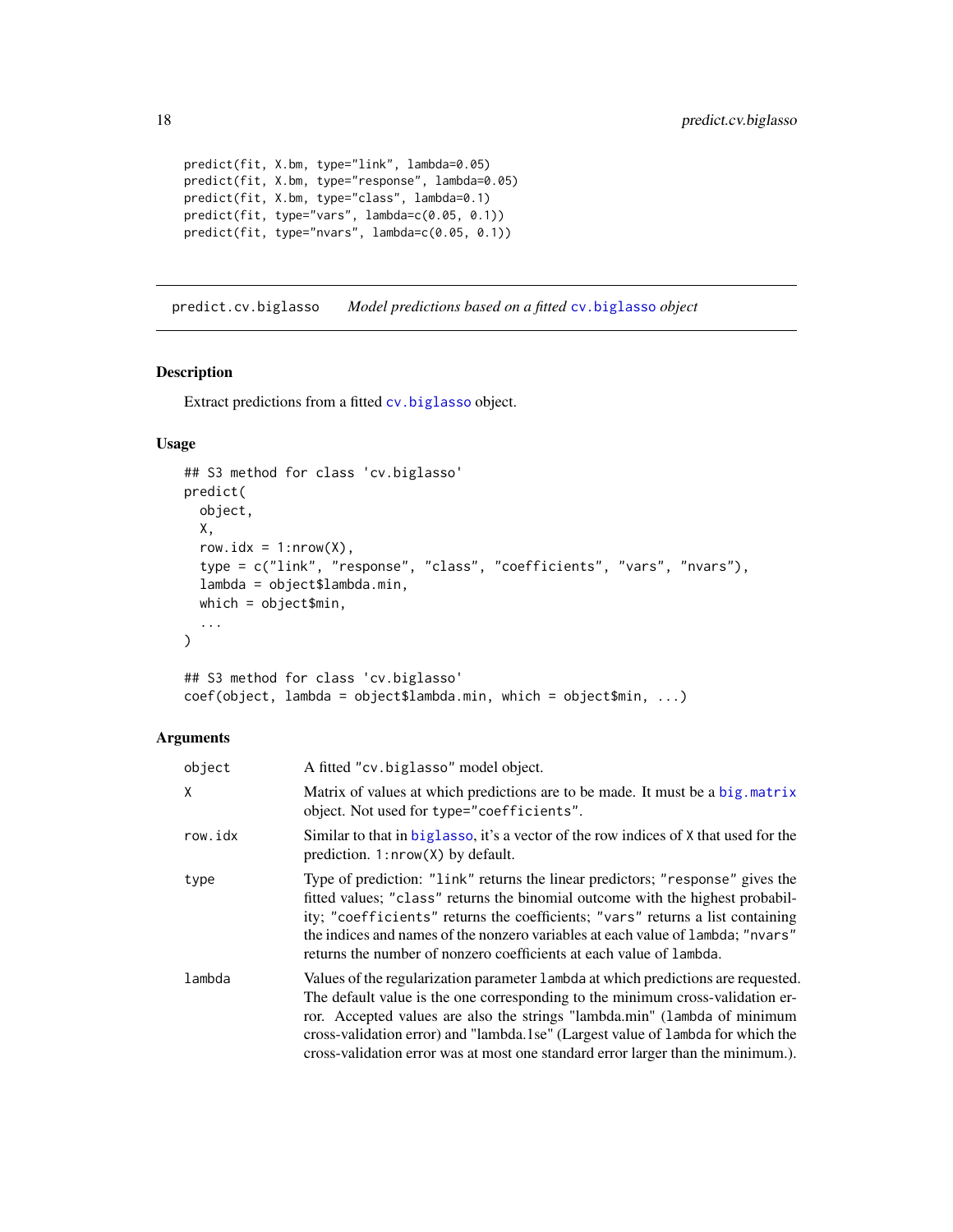#### <span id="page-18-0"></span>setup  $X$  19

| which   | Indices of the penalty parameter 1 ambda at which predictions are requested. The |
|---------|----------------------------------------------------------------------------------|
|         | default value is the index of lambda corresponding to lambda.min. Note: this is  |
|         | overridden if lambda is specified.                                               |
| $\cdot$ | Not used.                                                                        |

## Value

The object returned depends on type.

#### Author(s)

Yaohui Zeng and Patrick Breheny

Maintainer: Yaohui Zeng <yaohui.zeng@gmail.com>

## See Also

[biglasso](#page-4-1), [cv.biglasso](#page-10-1)

## Examples

```
## Not run:
## predict.cv.biglasso
data(colon)
X <- colon$X
y <- colon$y
X.bm \leftarrow as.big_matrix(X, backingfile = "")fit <- biglasso(X.bm, y, penalty = 'lasso', family = "binomial")
cvfit <- cv.biglasso(X.bm, y, penalty = 'lasso', family = "binomial", seed = 1234, ncores = 2)
coef <- coef(cvfit)
coef[which(coef != 0)]
predict(cvfit, X.bm, type = "response")
predict(cvfit, X.bm, type = "link")
predict(cvfit, X.bm, type = "class")
predict(cvfit, X.bm, lambda = "lambda.1se")
## End(Not run)
```
<span id="page-18-1"></span>setupX *Set up design matrix X by reading data from big data file*

#### Description

Set up the design matrix  $X$  as a big.matrix object based on external massive data file stored on disk that cannot be fullly loaded into memory. The data file must be a well-formated ASCII-file, and contains only one single type. Current version only supports double type. Other restrictions about the data file are described in [biglasso-package](#page-1-1). This function reads the massive data, and creates a big.matrix object. By default, the resulting big.matrix is file-backed, and can be shared across processors or nodes of a cluster.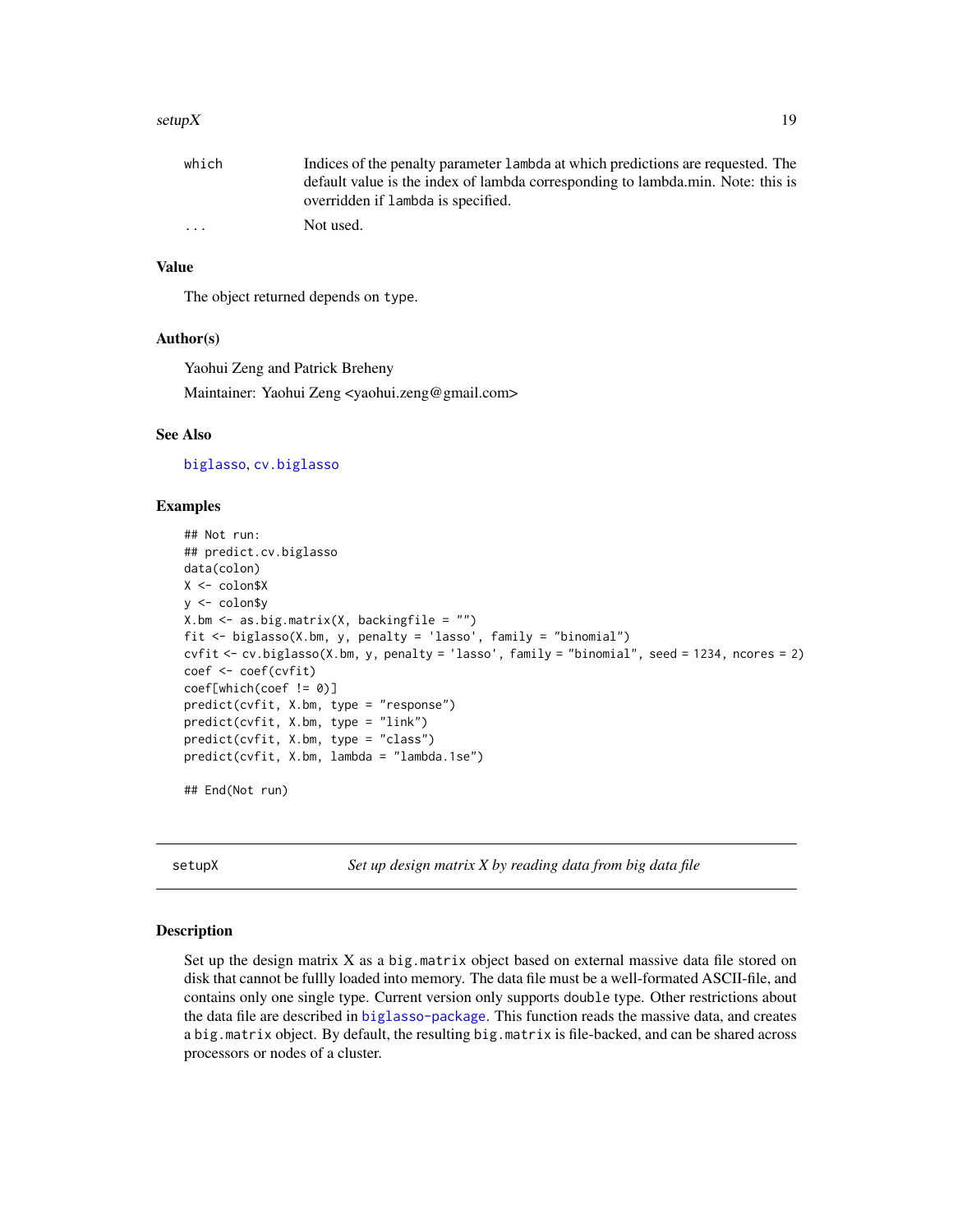20 setup $X$ 

## Usage

```
setupX(
  filename,
  dir = getwd(),
  sep = ","backingfile = paste0(unlist(strsplit(filename, split = "\\."))[1], ".bin"),
 descriptorfile = paste0(unlist(strsplit(filename, split = "\\."))[1], ".desc"),
  type = "double",
  ...
\mathcal{L}
```
## Arguments

| filename    | The name of the data file. For example, "dat.txt".                                                                                                                                 |
|-------------|------------------------------------------------------------------------------------------------------------------------------------------------------------------------------------|
| dir         | The directory used to store the binary and descriptor files associated with the<br>big matrix. The default is current working directory.                                           |
| sep         | The field separator character. For example, "," for comma-delimited files (the<br>default); "\t" for tab-delimited files.                                                          |
| backingfile | The binary file associated with the file-backed big. matrix. By default, its name<br>is the same as filename with the extension replaced by ".bin".                                |
|             | descriptorfile The descriptor file used for the description of the file-backed big matrix. By<br>default, its name is the same as filename with the extension replaced by ".desc". |
| type        | The data type. Only "double" is supported for now.                                                                                                                                 |
| $\ddots$    | Additional arguments that can be passed into function read. big. matrix.                                                                                                           |

#### Details

For a data set, this function needs to be called only one time to set up the big.matrix object with two backing files (.bin, .desc) created in current working directory. Once set up, the data can be "loaded" into any (new) R session by calling attach.big.matrix(discriptorfile).

This function is a simple wrapper of [read.big.matrix](#page-0-0). See [read.big.matrix](#page-0-0) and the package [bigmemory](https://CRAN.R-project.org/package=bigmemory) for more details.

## Value

A big.matrix object corresponding to a file-backed big.matrix. It's ready to be used as the design matrix X in [biglasso](#page-4-1) and [cv.biglasso](#page-10-1).

## Author(s)

Yaohui Zeng and Patrick Breheny

Maintainer: Yaohui Zeng <yaohui.zeng@gmail.com>

## See Also

[biglasso](#page-4-1), [cv.ncvreg](#page-0-0)

<span id="page-19-0"></span>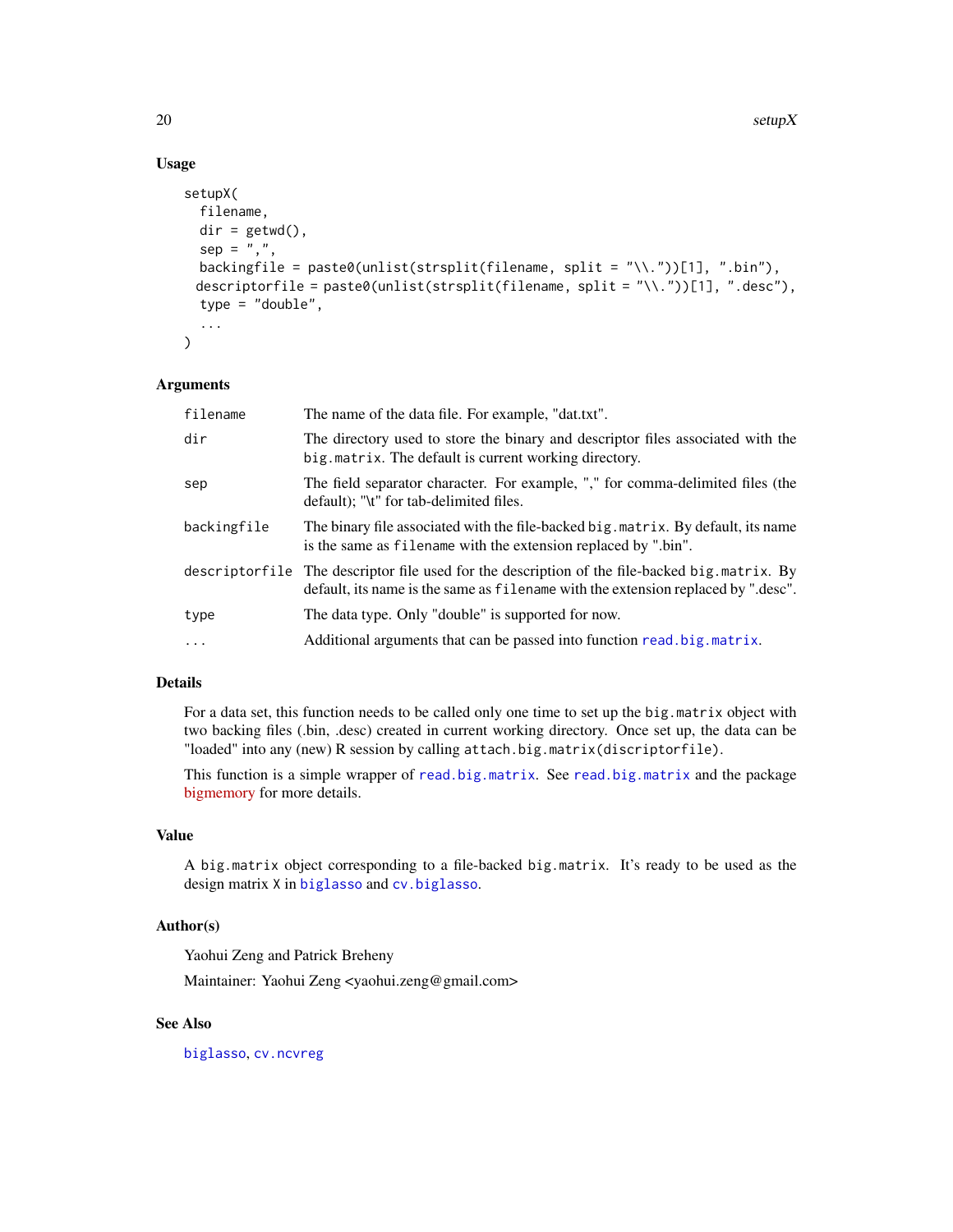## <span id="page-20-0"></span>Examples

## see the example in "biglasso-package"

<span id="page-20-1"></span>summary.cv.biglasso *Summarizing inferences based on cross-validation*

## Description

Summary method for cv.biglasso objects.

#### Usage

## S3 method for class 'cv.biglasso' summary(object, ...)

## S3 method for class 'summary.cv.biglasso' print(x, digits, ...)

#### Arguments

| object | A cv. biglasso object.                                                                                                                                        |
|--------|---------------------------------------------------------------------------------------------------------------------------------------------------------------|
| .      | Further arguments passed to or from other methods.                                                                                                            |
| x.     | A "summary.cv.biglasso" object.                                                                                                                               |
| digits | Number of digits past the decimal point to print out. Can be a vector specifying<br>different display digits for each of the five non-integer printed values. |

#### Value

summary.cv.biglasso produces an object with S3 class "summary.cv.biglasso". The class has its own print method and contains the following list elements:

| penalty   | The penalty used by biglasso.                                                    |
|-----------|----------------------------------------------------------------------------------|
| model     | Either "linear" or "logistic", depending on the family option in biglasso.       |
| n         | Number of observations                                                           |
| p         | Number of regression coefficients (not including the intercept).                 |
| min       | The index of lambda with the smallest cross-validation error.                    |
| lambda    | The sequence of lambda values used by cv. biglasso.                              |
| cve       | Cross-validation error (deviance).                                               |
| r.squared | Proportion of variance explained by the model, as estimated by cross-validation. |
| snr       | Signal to noise ratio, as estimated by cross-validation.                         |
| sigma     | For linear regression models, the scale parameter estimate.                      |
| pe        | For logistic regression models, the prediction error (misclassification error).  |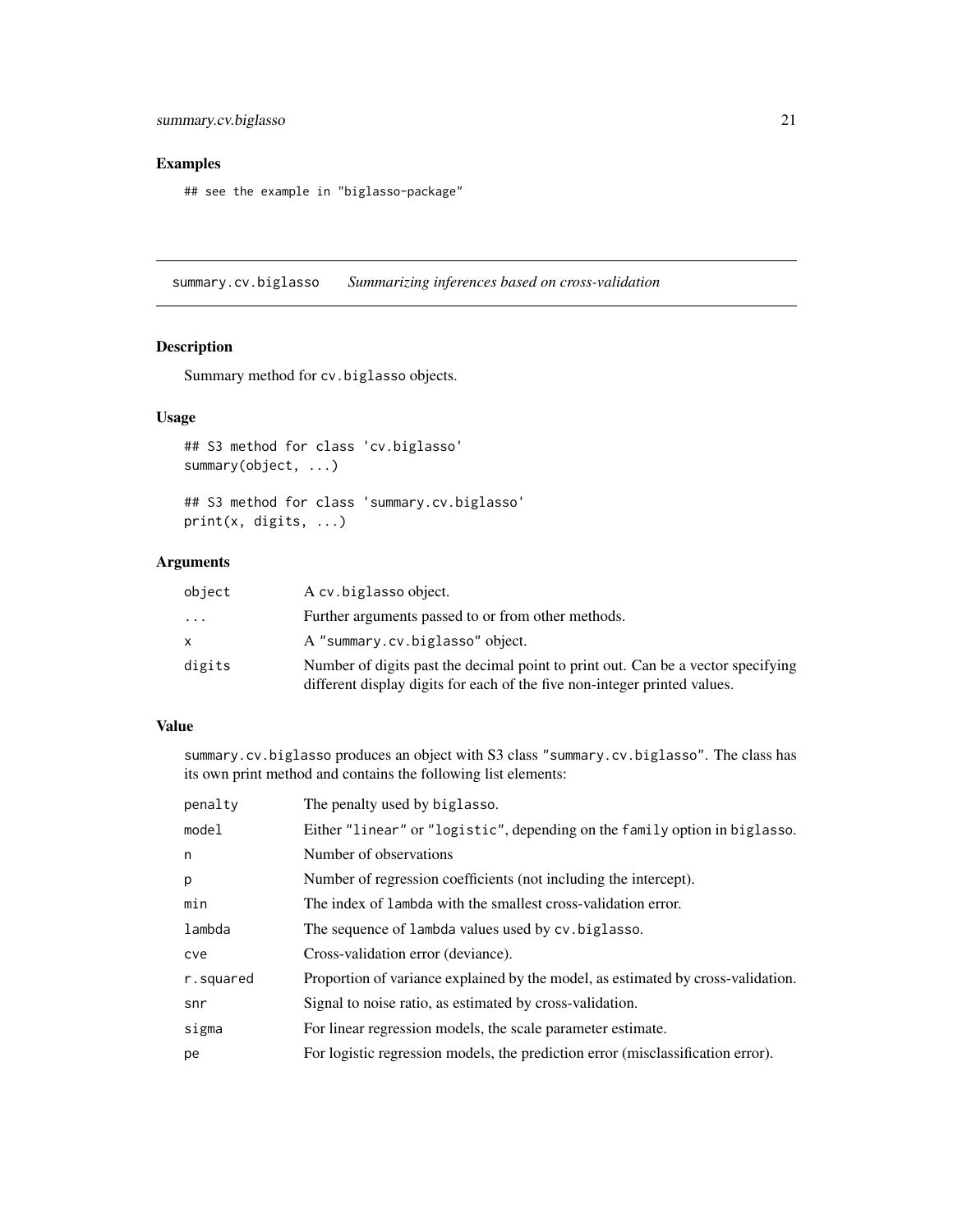## <span id="page-21-0"></span>Author(s)

Yaohui Zeng and Patrick Breheny

Maintainer: Yaohui Zeng <yaohui.zeng@gmail.com>

## See Also

[biglasso](#page-4-1), [cv.biglasso](#page-10-1), [plot.cv.biglasso](#page-13-1)

## Examples

## See examples in "cv.biglasso" and "biglasso-package"